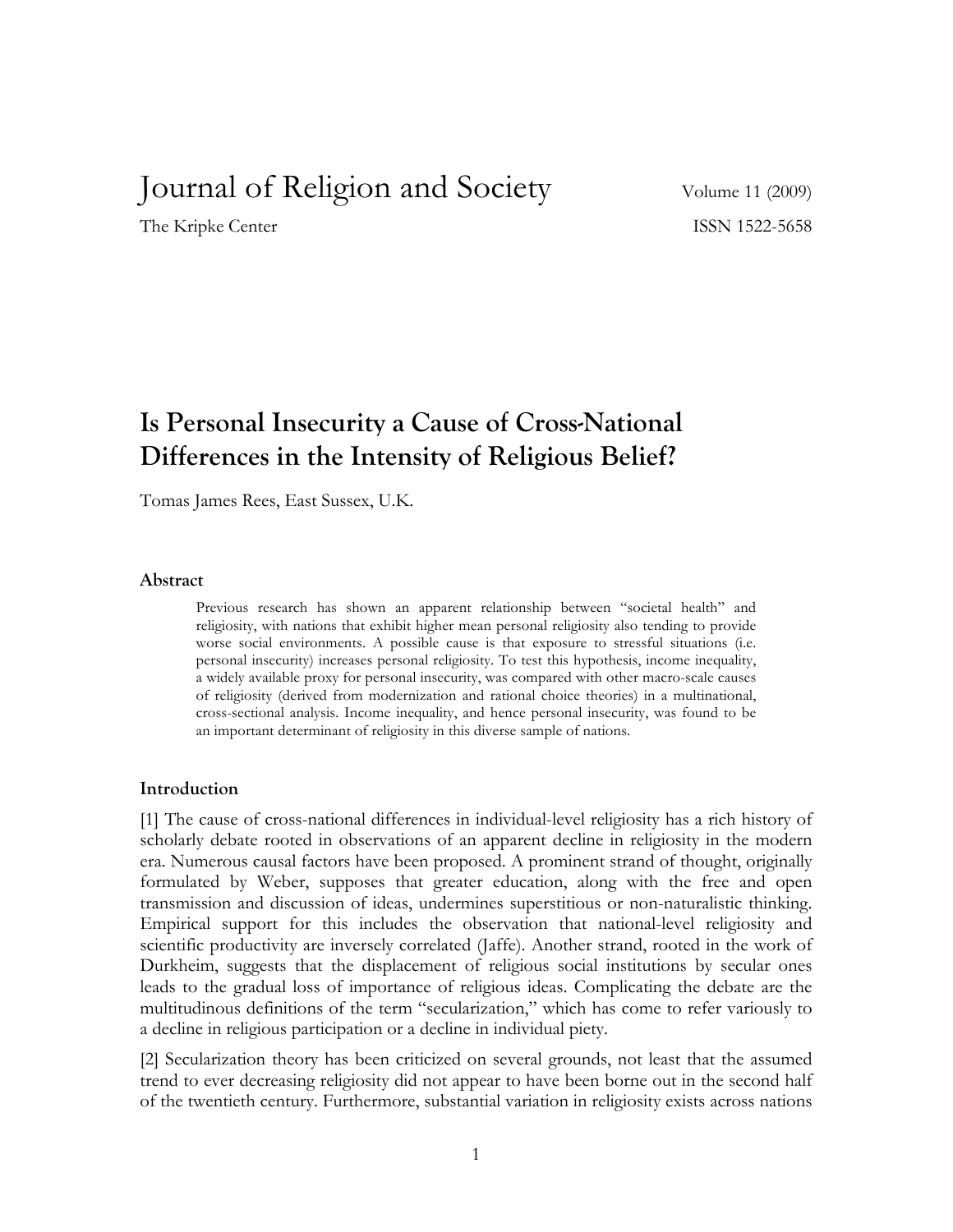with similar levels of economic development. Most notably, the U.S. has been put forward as an example of a prosperous nation that has retained high levels of religiosity. Partly in response to these observations, an alternative to secularization theory has been developed that stems from concepts of free market economics. A central assumption of Rational Choice Theory (RCT) is that demand for religious products remains constant. This assumption is supported by recent developments in the study of the biological evolution of religious behavior, which suggest that humans have evolved a genetic predisposition to religious belief (Rossano). In simple terms, secularization in RCT occurs not as a consequence of modernization, but due to competition for attention from secular services and provision of unattractive products by the monopoly of religious providers, which results in a decreased use of religious "goods." Recent formulations of secularization theory have tended to emphasize institutional secularization, whereby a differentiation between secular and religious institutions leads to the privatization of religion (Pettersson). According to this paradigm, functions that were historically provided by religious institutions, such as education, health care, and social welfare, have increasing become the remit of the state or other secular institutions. As a consequence, participation in religious activities brings reduced benefit to the individual, membership of religious institutions declines, and religion becomes increasingly a matter for private belief. The resulting social shift has been characterized as "believing without belonging" (Davie).

[3] As Pettersson has noted, since pluralism and religious openness (prime drivers of religiosity under RCT) are hallmarks of late modern culture, one would expect secularization and RCT to act in opposition. However, the two are not always in conflict. For example, a proposition of RCT is that modernization can increase the value of non-religious activities to the individual, thus increasing the opportunity cost of time devoted to religion (McLeary and Barrow). In particular, urbanization can lead to reduced religious attendance because of increased competition from secular leisure activities.

[4] However, recent data from the European Values Survey have served to undermine the notion of constant demand for religious services, and especially the notion that secularization in Europe can be characterized as "believing without belonging." Indeed, several advanced nations (Sweden and Britain, for example) are better characterized by the phrase "belonging without believing" (Halman and Draulans). Likewise Voas has shown that, in the U.K., the decline in religious participation is largely linked to a decline in belief. These differences among societies in the demand for religious goods, or personal religiosity, require explanation. It should be noted that "belief" is an umbrella term that refers to a number of different (but related) worldviews that may vary between nations and over time (e.g., cosmic dualism vs. a benevolent God). This further complicates attempts to understand the changing landscape of belief.

## **Existing Evidence Linking Personal Insecurity to Religiosity**

[5] Rational choice theory is not the only potential explanation of differential religiosity among nations of similar wealth. Recently, Norris and Ingelhart have emphasized the importance of increased personal security as a key driver of secularization. They note that modernization does not axiomatically lead to a reduction in social causes of insecurity for all individuals, and that while individuals in high income nations are typically shielded from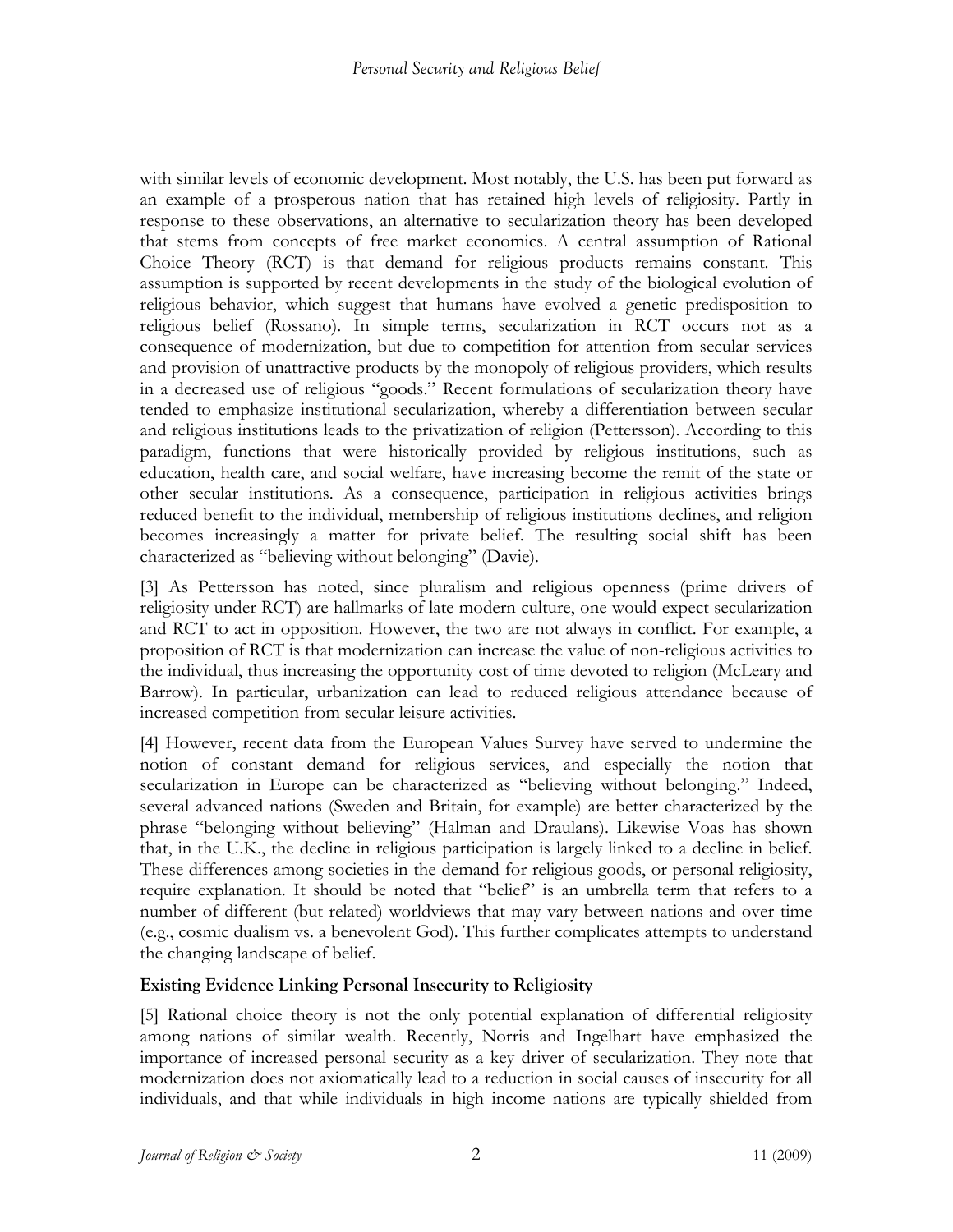some, other social causes of insecurity remain. Among these are factors such as fear of crime or unjust treatment, fear of illness or premature mortality, and financial insecurity.

[6] Thus, they hypothesize that the differences in religiosity among high income nations is partly due to differences in personal security. Among other observations, Norris and Ingelhart note a strong correlation in a multinational panel between income inequality and religiosity. They argue that high levels of income inequality could increase religiosity. Since the distribution of wealth can vary widely between nations of similar average wealth, this factor may help to explain cross-national differences in religiosity that remain after accounting for material advancement.

[7] The relationship between income inequality religiosity could be direct (due to the stress associated with financial insecurity) or indirect (due to the statistical association between income inequality and a number of other factors that may contribute to personal insecurity). For example, there is a strong univariate correlation between income inequality and life expectancy, although the details of the relationship are complex. Lindström and Lindström have found that the link between income inequality and infant mortality rate is particularly strong among wealthy countries. De Vogli et al. confirm the cross-national link between inequality and life expectancy at birth, and show that within Italy (a nation with moderate income inequality and average life expectancy compared with other wealthy nations), income inequality is a more powerful predictor of life expectancy than mean income or education.

[8] Most recently, Leigh and Jencks confirmed the correlation between income inequality and both infant mortality and life expectancy in a multinational panel composed of high income nations in Europe, North America, and Australasia. However, they find that the relationship is likely due to shared variance with other factors, such as external events or fundamental national differences that simultaneously raise inequality and mortality. In other words, they find that connection is statistically real, but not causal. Similar sentiments were expressed recently by Wilkinson, who pointed out that "instead of suggesting that income inequality is a new risk factor for health, it may be telling us more about the already widely recognized health effects of socioeconomic status and class" (1775).

[9] There may also be a link to sexual health. Among U.S. states, there is a modest correlation between income inequality and the rate of new cases of chlamydia or AIDS infection, although not with gonorrhea or syphilis rates (Holtgrave and Crosby). Among wealthy nations, adolescent pregnancy rates are associated with income inequality and show a similar relationship to violent crime, suggesting that institutional anomie is the common link (Pickett, Mookherjee, and Wilkinson).

[10] Statistical association between inequality and criminality is also well studied, although a causal connection is disputed. In a cross-national study, Fajnzylber, Lederman, and Loayza found a longitudinal, positive association between crime rates (especially homicide) and income inequality that was robust when they controlled for other crime-associated factors. Jensen and Akers demonstrate that decommodification (i.e. welfare payments) does not lead to a reduction in homicide in a large multinational sample – although they do confirm a correlation with income inequality after controlling for welfare.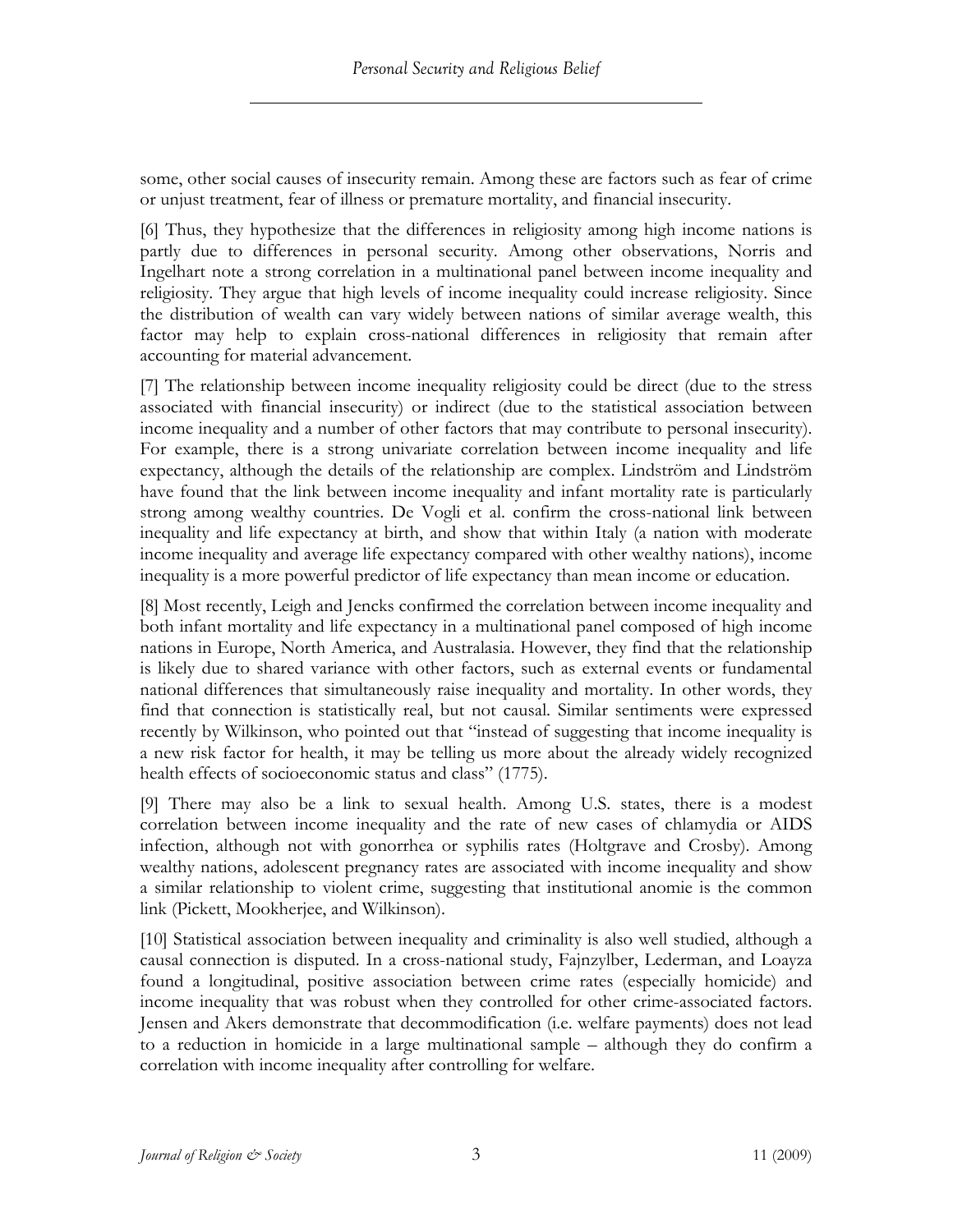[11] There is also a positive association between income inequality and corruption. Jon-Sung and Khagram argue that inequality fosters a norm of corruption as acceptable behavior, and they provide evidence from a large multinational database to support this. Bloomquist has found that the recent trend of widening income inequality in the U.S. has paralleled a rise in tax evasion. He argues that this may be because, with widening inequality, the probability of detection is lowered and compliance opportunity costs are increased.

[12] Other societal indicators of personal insecurity that have been linked to income inequality include mental health. Pickett, Oliver, and Wilkinson have found a strong correlation in eight wealthy nations between income inequality and the prevalence of mental illness, including serious mental illness. And regional income inequality has been found to be associated with the prevalence of mental illness in the U.K. (Weich et al.), although not in the U.S. (Sturm and Gresenz). Intergenerational income mobility is also low in those nations with high income inequality, suggesting that in nations with high inequality the prospects for advancement may be blunted (d'Addio). Income inequality can also have an environmental impact. Mikkelson et al. have shown that the number of species in a country that are threatened or declining is highest in those countries with highest income inequality, even after controlling for biophysical conditions, human population size, and per capita GDP or income.

[13] The causality of these relationships are frequently disputed, chiefly on the grounds that controlling for other factors can weaken or even eliminate the correlation. Nevertheless, it holds that income inequality, when measured on a national scale, acts as a proxy for many markers of personal insecurity (the causality of the relationship notwithstanding). Thus, there are good reasons to suppose that income inequality is a strong societal-level proxy for the degree of personal insecurity experienced by individuals within that society.

## **Explaining Cross-National Differences in Religiosity**

[14] The purported link between personal insecurity and religiosity is of direct relevance to previous observations of a link between societal health and religion. Among high-income nations, an apparent statistical link between national-level indicators related to personal insecurity (such as suicide and homicide rate, life expectancy and infant mortality, sexually transmitted disease incidence, abortion and teenage pregnancies) and national mean indicators of individual religiosity (such as average self-reported belief in God and attendance at religious services) has previously been reported (Paul). This attribution has been criticized on both theoretical and statistical grounds (Moreno-Riaño et al.). Nonetheless, the study has attracted a great deal of attention within academic and nonacademic circles because the results run counter to what has frequently been observed at the sub-national and individual level (that those individuals within a community with high expressed religiosity may exhibit more pro-social behavior).

[15] This apparently paradoxical result warrants further investigation. If personal insecurity does increase average personal religiosity, then this may help to explain both Paul's findings regarding "societal health" as well as the variation in religiosity among nations of similar economic development. To investigate this hypothesis it is necessary to compare, across a range of countries, the importance of personal security with other factors from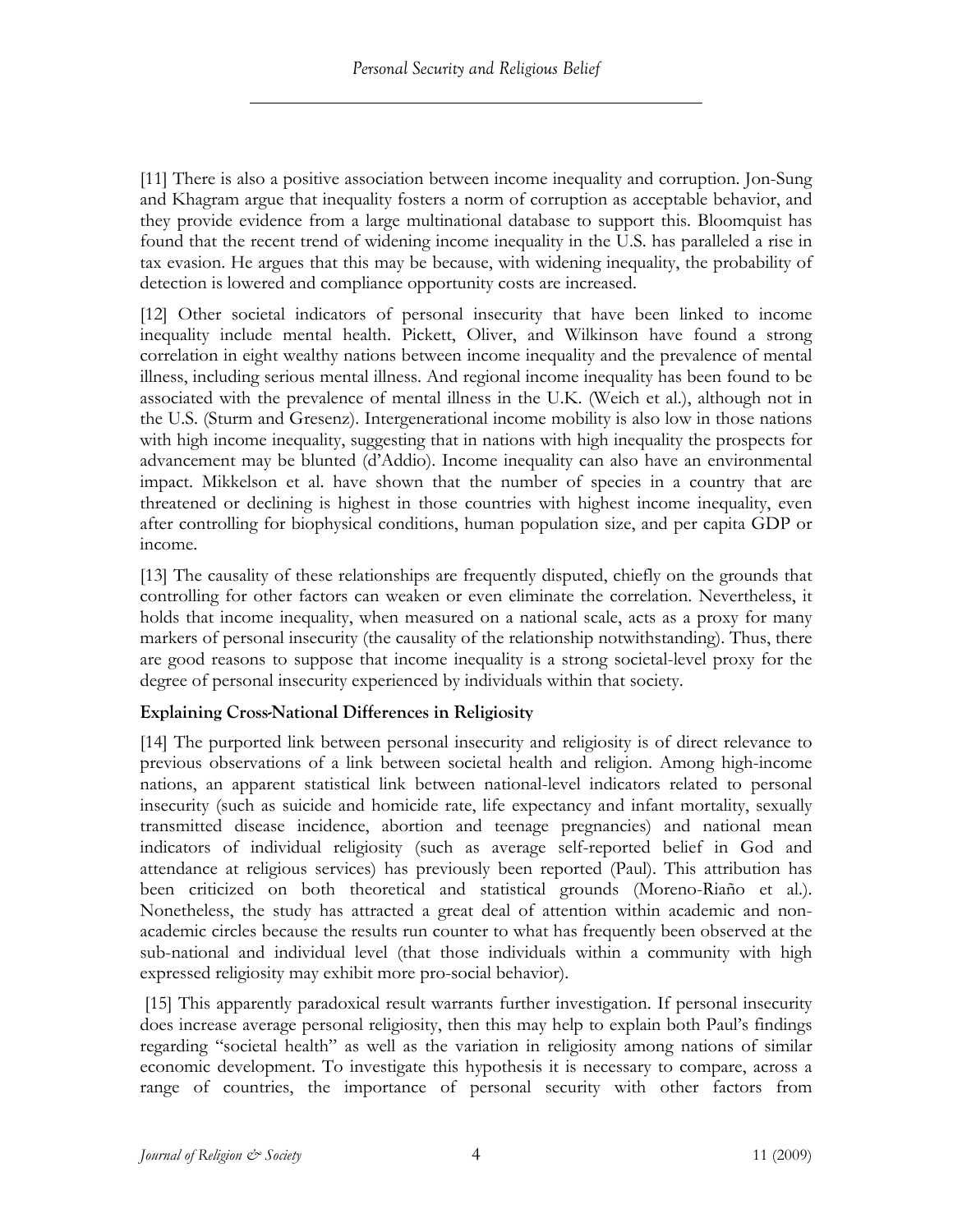secularization theory and RCT that are also believed to contribute to religiosity. With a sufficiently large database it is possible to undertake this on a rigorous, statistical basis.

[16] The sole previous study to investigate the causes of religiosity at a national level was undertaken by McCleary and Barro, but they did not include income inequality or other measures of personal security as an explanatory variable, and they were only able to include a restricted subset of countries (around 30) in their multivariate analyses. They also did not have available the latest wave of the World Values Survey, which covers a larger number of countries, or to new indices of governmental and social regulation of religion recently developed by Grim and Finke. The present study was undertaken to investigate further the importance of personal insecurity (using income inequality as a proxy) compared with other causes of religiosity in determining the national differences.

[17] In the first part of the analysis, the correlation between religiosity (operationalized as the mean frequency of prayer, see Appendix A) and national or multi-national level indicators of personal security will be compared with the correlation between income inequality and the same indicators. This is done to establish whether income inequality can be used as a proxy for personal security in further analyses. The relationship of frequency of prayer and passionate dualism to personal insecurity is briefly investigated. Finally, the relative importance of personal insecurity (using income inequality as a proxy) as a determinant of religiosity will be assessed by developing a model that incorporates other national-scale determinants of religiosity expected from secularization theories.

## **Is Income Inequality a Proxy for the Effects of Personal Insecurity on Religiosity?**

[18] The establishment of income inequality as a reliable surrogate for personal insecurity as it relates to religiosity would be of interest for both theoretical and practical reasons. Crucially, from a practical perspective, income inequality statistics (admittedly of varying quality) are available for many nations, and so could be used in wide cross-national comparisons as a unitary, integrated measure of personal insecurity. Published research, discussed earlier, reveals that income inequality and a range of indicators of personal insecurity are indeed correlated, especially at the univariate level. If income inequality has a relationship to religiosity that reflects the relationship of personal insecurity to religiosity, then it would be expected that the correlation of income inequality and indicators of societal health would mirror the correlation of religion with that indicator. More simply, if income Gini is a proxy for aggregate personal insecurity, then the measures of personal insecurity that correlate with Gini should also correlate with religion.

[19] To test this hypothesis, a variety of indicators of personal security were identified for which international data exist at either the national or regional level. Broadly speaking, these indicators comprise mean measures of individual-level health and criminality. More details on these datasets are provided in Appendix B. Suicide, arguably an indicator of "societal health," was not assessed. An important factor in cross-national differences in suicide rate is the degree of social integration (Fernquist and Cutright). Thus, personal insecurity is likely a cause of suicide as well as religiosity. The negative relationship between religiosity and suicide (demonstrated by Jensen, among others) may indicate that religiosity is a psychologically protective response to personal insecurity.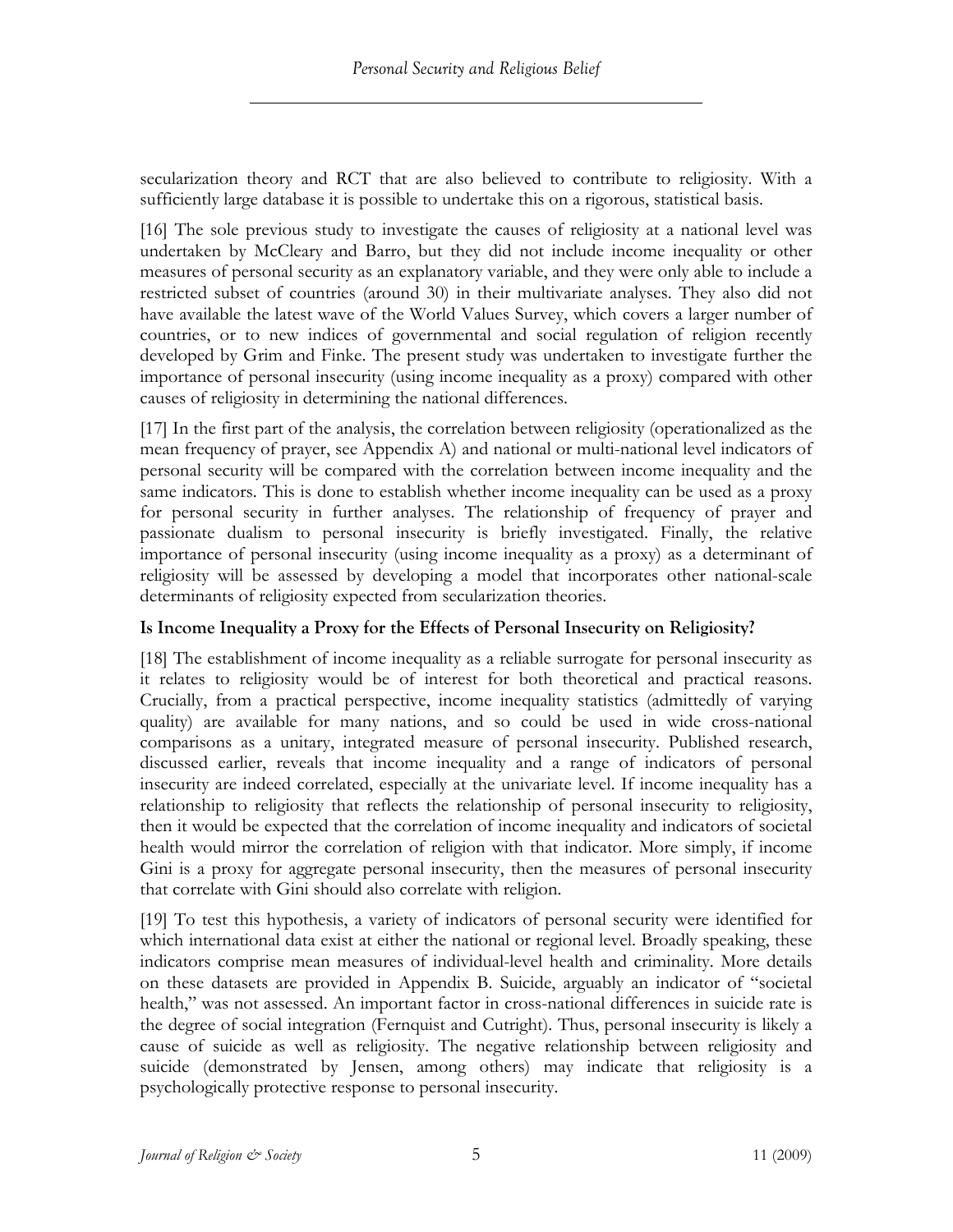[20] The bivariate correlations of these indicators of personal insecurity with mean income inequality for the period 1971-1996 are shown in Table 1. Life expectancy, infant mortality, homicide rates, levels of corruption, prevalence of AIDS, the incidence of abortion, and the country's peace index all correlate with the level of religiosity as measured by the frequency of prayer. These results support and extend the earlier findings of Paul by using a larger, more globally representative dataset, additional markers of personal insecurity, and by employing a simple test of statistical significance.

|                                    | $\mathbf n$     | Income Inequality | Prayer Frequency   |
|------------------------------------|-----------------|-------------------|--------------------|
|                                    |                 | (Mean 1975-1995)  | (Most Recent Data) |
| Life Expectancy                    | 57              | $-0.59***$        | $-0.67***$         |
| Infant Mortality                   | 56              | $0.58***$         | $0.70***$          |
| Control of Corruption              | 41              | $-0.62***$        | $-0.67***$         |
| Perception of Corruption           | 36              | $-0.55***$        | $-0.72***$         |
| Homicide                           | 42              | $0.41**$          | $0.43**$           |
| <b>HIV</b> Prevalence <sup>†</sup> | 55              | $0.62***$         | $0.36**$           |
| <b>Abortion Rate</b>               | 15 <sup>‡</sup> | $0.46*$           | $0.63*$            |
| Peace Index                        | 55              | $-0.54***$        | $-0.49***$         |
| Prevalence of Curable STDs         | 9‡              | 0.11              | 0.09               |
| Child Well Being                   | 21              | 0.06              | $-0.33$            |
| Non-Vehicle Property Crime         | 18              | 0.09              | 0.06               |

*Table 1. Bivariate correlation (r) of indicators of personal insecurity with income inequality and prayer frequency (negative values indicate an inverse relationship)*

\* P<0.01; \*\* P<0.01; \*\*\*P<0.001; † Correlation driven by 4 outliers (all African nations) with high inequality, frequency of prayer, and AIDS prevalence;  $\ddagger$  Regions, not countries

[21] The strong inverse relationship of religiosity to life expectancy is of particular interest given the widely-recognized fact that, in cross-sectional analyses, older people tend to be more religious. This analysis shows that, despite this, countries with more old people tend to be less religious. Hence, the increase in personal security associated with long life expectancy outweighs the effect of increased religiosity with age. The correlation between the prevalence of HIV infection and both income inequality and religiosity is driven by four African nations with high levels of both. In nations with low HIV prevalence, the relationship is absent.

[22] Neither religiosity nor income inequality correlate with three of the indicators, namely the prevalence of curable sexually transmitted diseases, child well being, and non-vehicle property crime. All of these datasets are relatively small, which raises the bar for discovery of a statistically significant effect. However, with the exception of the negative relationship of child well being to religiosity, the correlations are rather low, which suggests that these factors are truly unrelated either to religiosity or income inequality. Data for both child well being and non-vehicle property crime are for wealthy nations only, which may also reduce the range and hence ability to detect an effect. Notably, there is no evidence for an inverse relationship between religiosity and personal insecurity: where a correlation exists, it is always in the direction of increasing personal insecurity linked to increasing intensity of personal religiosity.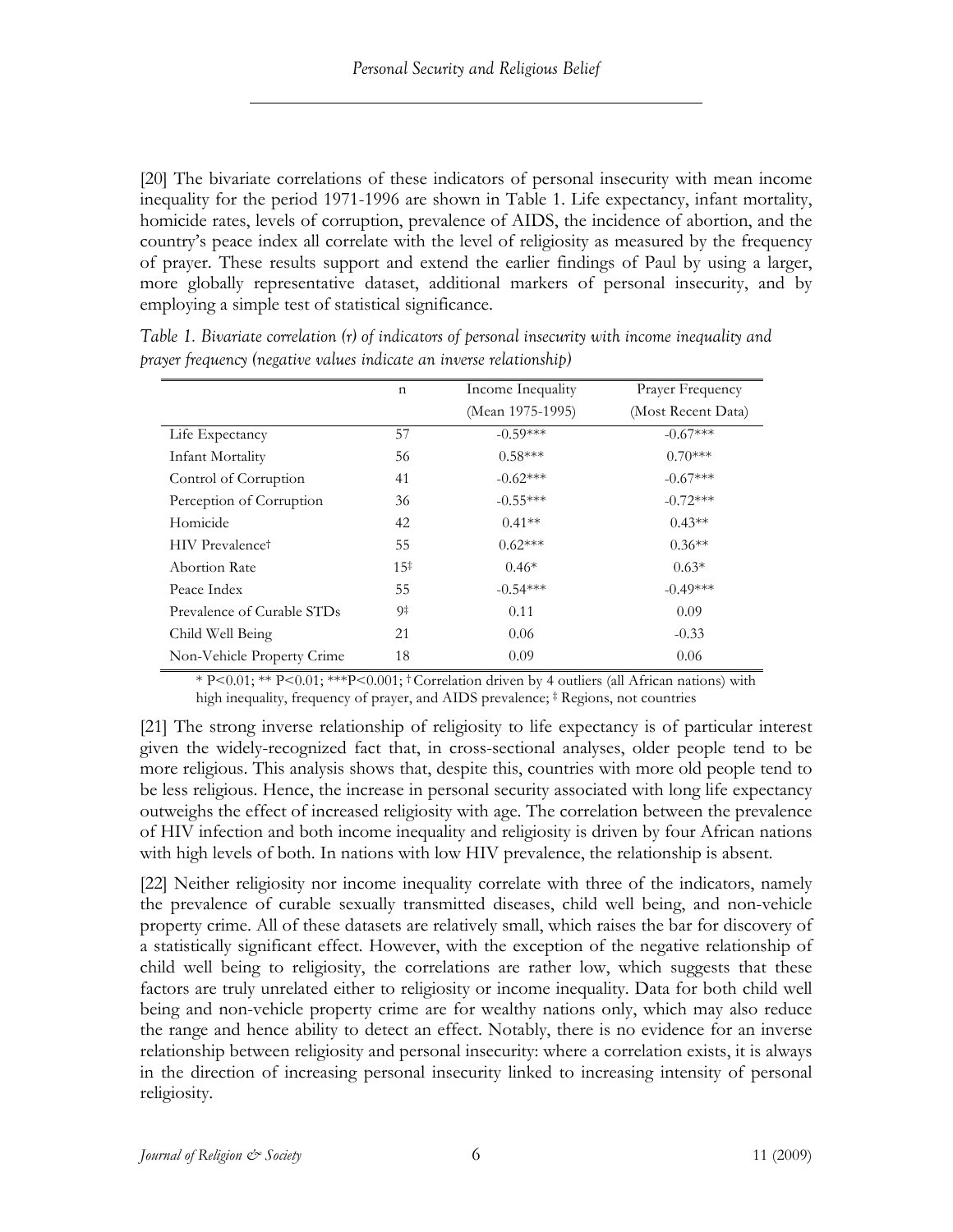[23] Importantly, all the markers of personal insecurity that correlate significantly with frequency of prayer also correlate with income inequality. Although in this analysis there is a clear and significant relationship between income inequality and several indicators of personal insecurity, it should be noted that the causality of these relationships is often disputed or unclear. But, for the purposes of this analysis, the direction of causality, or even whether the relationship is causal at all, is less important than establishing that high levels of inequality and personal insecurity tend to coexist, and that the relationship of religiosity to personal insecurity is similar to the relationship between income inequality and personal insecurity. This finding supports the use of income inequality as a proxy for personal insecurity (as it relates to religiosity) in cross-national analyses.

[24] Is income inequality correlated to religiosity in this sample and using these measures? In bivariate regression, frequency of prayer and income inequality are highly correlated (r=0.65, P<0.001). The sample of nations included in the analysis shows a good distribution of religiosity and income inequality, with no evidence of systematic bias (Figure 1). The strength of the relationship is similar to that found previously by Norris and Ingelhart using a different sample of nations and measures of religiosity and income inequality, suggesting that it is robust. Notably the U.S., often considered an exception in discussions of secularization, is not particularly far removed for the predicted level of religiosity based on historical income inequality. Note that the nations with highest levels of inequality also tend to be those with the lowest levels of economic development, and therefore univariate analysis cannot exclude secularization effects due to modernization. Nonetheless, these results do suggest that income inequality (and by implication personal insecurity) may be an important factor in explaining variations in religiosity among nations with similar levels of economic development.

*Figure 1. Correlation between mean frequency of prayer and income inequality (the mean of the log Gini index for the period 1971-1996)*

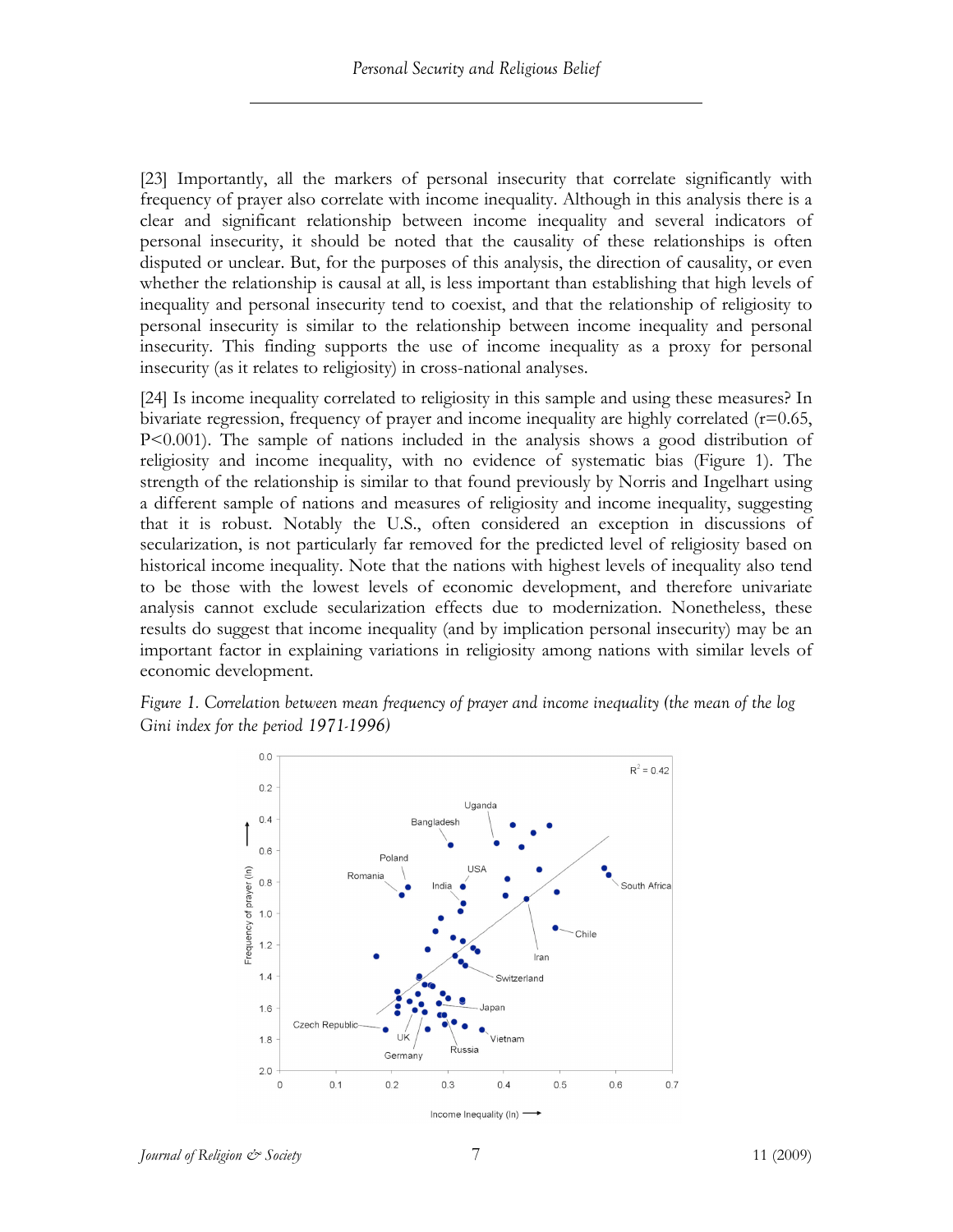## **Passionate Dualism or Personal Insecurity?**

[25] The preceding analysis shows that a strong statistical association exists between religiosity and indicators of personal insecurity, including homicide rate. Although the hypothesis presented here is that personal insecurity leads to increased religiosity, other causal interactions are possible. As discussed earlier, Jensen has provided evidence that a specific religious worldview labeled "passionate dualism" increases homicide rates. This causal mechanism is specific to interpersonal violence, and thus is unlikely to explain the wider relationship between religiosity and markers related to "societal health."

[26] To demonstrate this, a "passionate dualism" index was created using the method described previously by Jensen. Briefly, data were taken from the second and third wave of the World Values Survey. The index created was the sum of Z scores for 1) the national mean response to the items "How important is God in your life?"; 2) a malevolence score ("Do you believe the devil exists?" + "Do you believe in Hell?"); and 3) a dualism score (the ratio of belief in the devil to belief in God). This dataset included 44 nations, and had a similar correlation to homicide as that reported by Jensen, despite the different data source for homicide  $(r^2=0.25$ , Figure 2a). Passionate dualism is a robust predictor of national-level homicide rates.

[27] However, although passionate dualism is a stronger correlate of homicide than is the "frequency of prayer" measure of religiosity  $(r=0.47 \text{ vs. } 0.42, \text{ respectively})$ , it is a weaker correlate with infant mortality ( $r=0.52$  vs. 0.58, respectively), life expectancy ( $r=0.60$  vs. 0.64, respectively), and corruption perceptions (r=0.62 vs. 0.74, respectively). This supports the idea that passionate dualism increases homicide rates, but that there is no special connection to other factors related to personal insecurity.

[28] More detailed investigation of the causal relationships between these factors requires either detailed time series (to establish the temporal relationship of changes) or the use of instrumented variables for the religiosity factors (i.e., a variable that is correlated with the independent variables, but which cannot be causally related to the dependent variable). Neither of these exists at the current time. For religiosity, a particular problem in establishing causality is that religious beliefs are largely fixed during early adulthood (Voas and Crockett). Furthermore, these two mechanisms are not exclusive and may in fact reinforce each other: Passionate dualism could increase interpersonal violence, leading to an increase in religiosity.

## **Personal Insecurity as a Determinant of Religiosity**

[29] Although income inequality demonstrates a statistical relationship with religiosity, this correlation may be spurious (potentially due to a third factor that explains both income inequality and religiosity, such as GDP), or it may be inconsequential as a meaningful determinant of religiosity compared with other factors. These possibilities can be investigated empirically using multiple regression techniques. Specifically, assuming that the independent variables are not correlated with each other (i.e. there is minimal colinearity), the results of the multiple regression will give the relationship of each variable with the dependent variable after adjusting for the other independent variables in the model.

[30] A number of dependent variables were selected to represent the competing theoretical macro-level determinants of religiosity. Personal insecurity was represented by income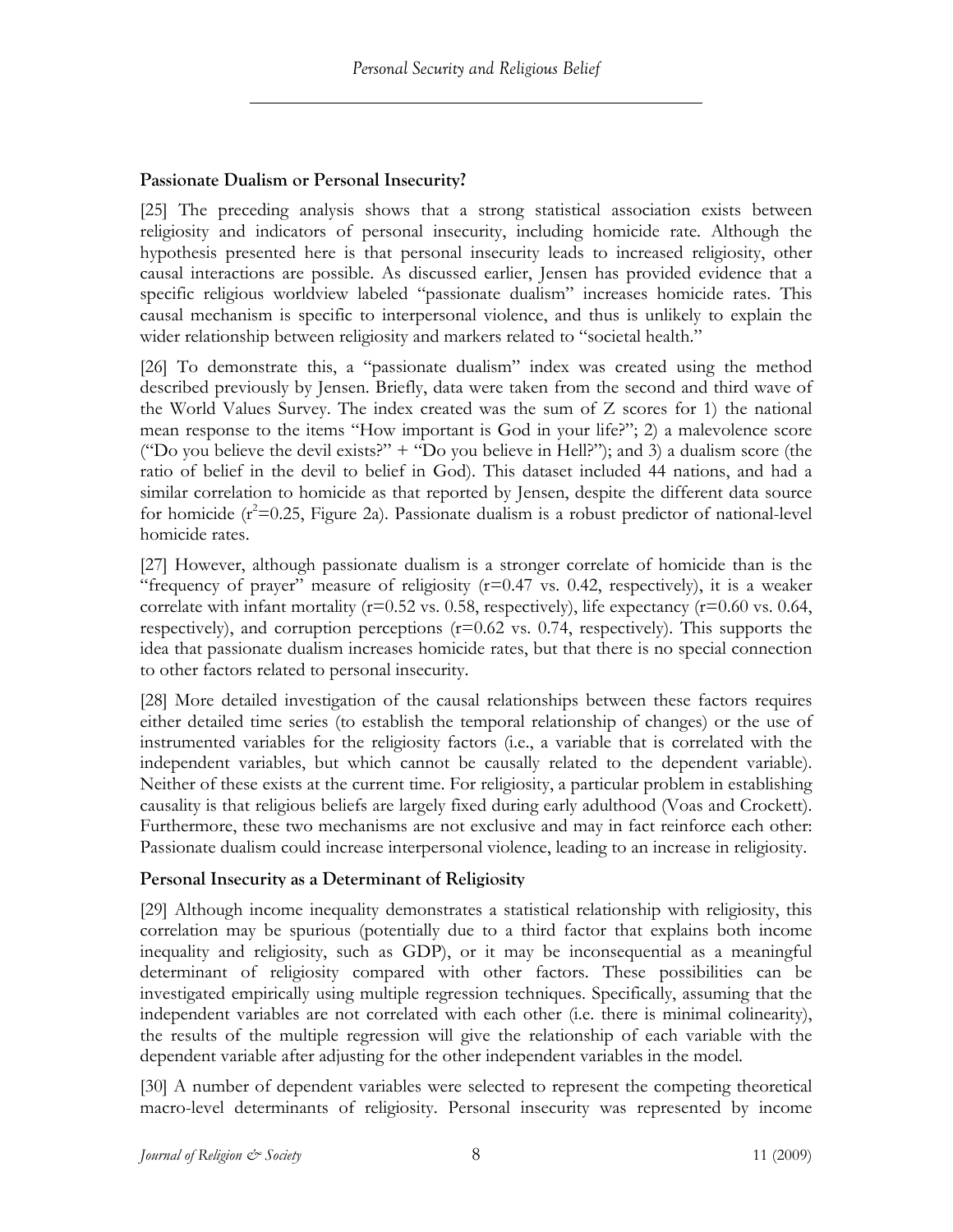inequality. RCT was represented by the three indexes of governmental and social influence on religious choice developed by Grim and Finke, namely the Governmental Regulation of Religion (GRI), Governmental Favoritism (GFI), and Social Regulation (SRI), as well as an index of Religious Fractionalization (Alesina et al.). The effects of pluralism on religiosity are complex: greater pluralism may lead to either an increase or a decrease in religiosity. Under RCT, religious heterogeneity leads to increased choice, and hence greater use of religious goods. Arguably, the most important effect of pluralism is to increase the competition among service suppliers for members, and therefore the connection between pluralism and beliefs may be weaker than that between pluralism and participation (McCleary and Barro). However, pluralism could also decrease the attractiveness of participation by reducing the opportunity for networking. The suggestion that pluralism will necessarily lead to greater religiosity has been criticized on several grounds. For example, an apparent monopoly may indicate consensus, rather than repression of belief, and therefore not undermine choice (Bruce). It is also possible that not all heterogeneity is equal. The availability of multiple denominations may increase choice, whereas the presence of multiple religions may undermine claims to universality, and hence reduce belief (Bruce). Pluralism will not equate to choice if religion is linked to ethnicity or language. Furthermore, where religion is linked to ethnic identification, high pluralism could drive affiliation in communities in which interethnic conflict is present. There are also statistical problems with the standard index of pluralism, the Herfindahl Index, which is not scale invariant (the Herfindahl Index gives a higher score when pluralism is present in the form of equally-sized fractions than it does when pluralism takes the form of differently-sized fractions). Nevertheless, the Herfindahl Index is widely used in studies of the social causes of religiosity, and so is included in this analysis for completeness.

[31] Traditional secularization theory was represented by the natural log of mean per capita GDP for the period 1971-1998, and additionally by urbanization. Previous studies have found that, controlling for other factors, highly urbanized nations are more secular than their rural counterparts (see Gill and Lundsgaarde, for example). Other indicators of secularization were also tested (results not shown), but these indicators were all found to be highly correlated with GDP, and only available for a smaller subset of countries. To minimize over-fitting, they were omitted from the final analysis. The indicators of modernization tested but not used were telephone and cell phone connections per capita, school enrolment, and PISA Science Score (see Appendix B for data sources).

[32] Column 1 of Table 2 shows the bivariate correlation of each of the independent variables with the dependent religiosity variable (log mean frequency of prayer). None of the components of RCT correlate significantly with religiosity. Both GRI and SFI approach significance (P=0.114 and 0.103, respectively), but the direction of the association is the opposite of that predicted (as regulation increases, religiosity tends to increase). In pairwise correlations, both markers of modernization (urbanization and per capita GDP) are significantly associated with religiosity in the direction anticipated by theory – as, of course, is income inequality.

[33] Models I-III show the explanatory power of each theoretical approach (RCT, modernization, personal insecurity) taken alone. RCT has no independent power to explain differences in religiosity across this international sample, whereas both modernization and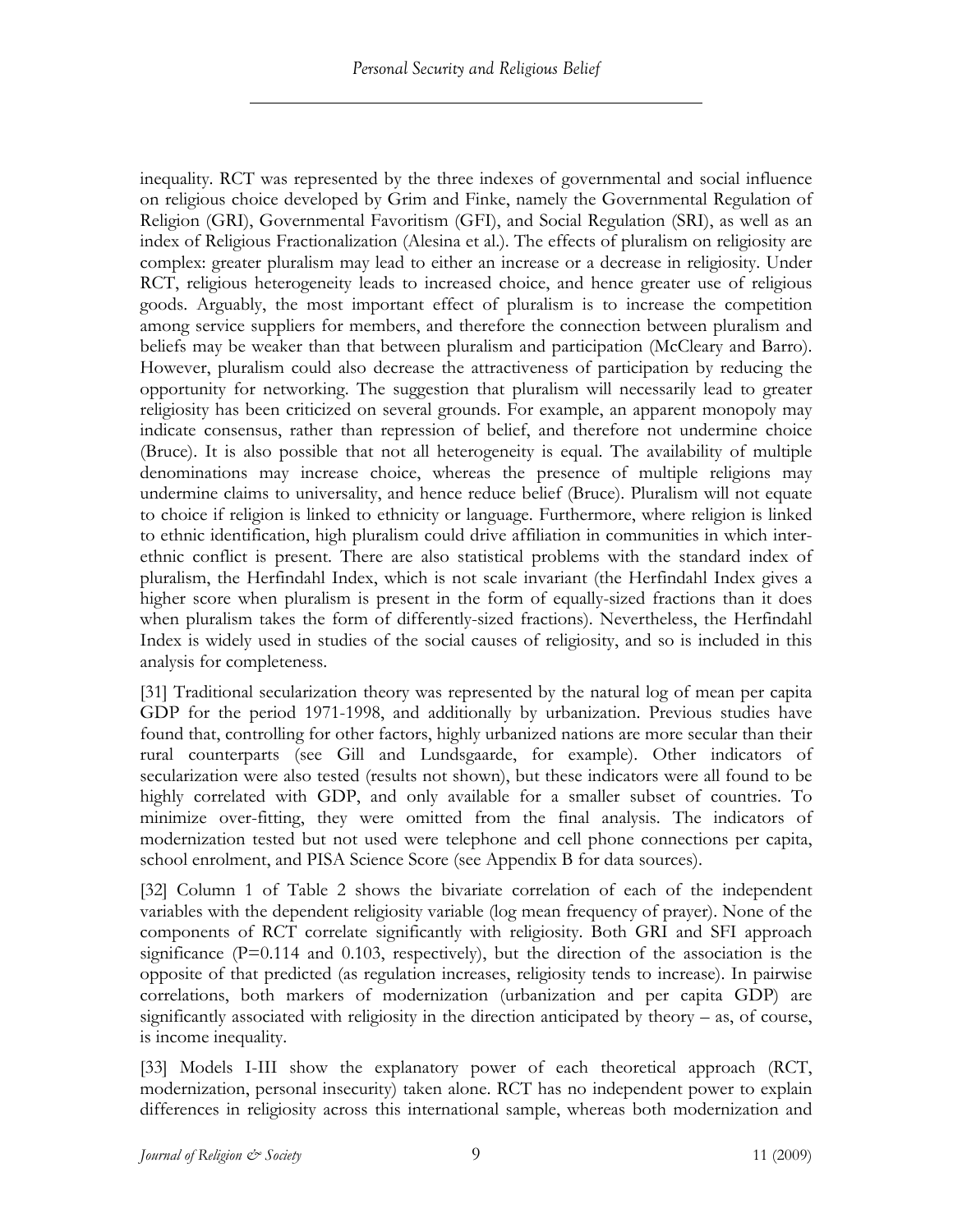income inequality explain similar proportions of the variance. Model IV shows that all factors combined can successfully explain over 60% of cross-national variation in religiosity. Importantly, after adjusting for modernization and existential stress, one component of RCT theory (governmental regulation) becomes significant. Furthermore, the relationship is in the direction predicted by RCT theory, with greater regulation leading to less religiosity. Both urbanization and per capita GDP also decrease religiosity, and are statistically significant. The strength of the relationship to religiosity of all these variables (indicated by the magnitude of the standardized correlation coefficient) is similar, and smaller than that of income inequality.

[34] To optimize the model, redundant factors may be removed to reduce the confusion due to over fitting. This was implemented using stepwise removal of factors with P>0.1. The resulting model, Model V, includes five factors. With GFI and SRI eliminated, religious fractionalization becomes significant and so is retained. This analysis finds that increasing pluralism is associated with decreasing religiosity (the contrary of the effect predicted by RCT). This accords with the findings of Halman and Draulans, who demonstrated that in Europe there is a strong inverse relationship between pluralism and both religiosity and religious practice. However, it conflicts with the findings of McLeary and Barro, who find no relationship of pluralism to beliefs across a multinational panel (although they find a positive association with church attendance).

[35] Other than this, the more parsimonious Model V retains the explanatory power of Model IV, with no meaningful changes in correlation coefficients. The lack of effect of other measures of religious control (government favoritism, social regulation) does not necessarily mean that they have no effect on religiosity. The three indicators of regulation are derived from the current political and social situations in the nations assessed. Unlike the measure of income inequality and per capita GDP employed in this analysis, they do not include a component derived from historical conditions. If the regulation indices have changed markedly and inconsistently in different nations over time, and if current religiosity depends in large part upon historical conditions (as it would if religious attitudes are set early in life), then any effect may not be discernable in this analysis.

[36] Furthermore, it should be remembered that this is a diverse sample of nations, and the multivariate analysis gives the average effect of each variable across the full sample. If the effects of regulation are restricted to a subset of nations (the wealthier ones, perhaps), or act in different ways in nations of different socio-economic or cultural background (and hence tend to cancel out in a heterogeneous sample), then the current analysis may not be sufficiently sensitive to detect them. With these caveats in mind, these results do support the hypothesis that personal insecurity (using income inequality as a proxy) is an important determinant of religiosity, independent of other potential causes.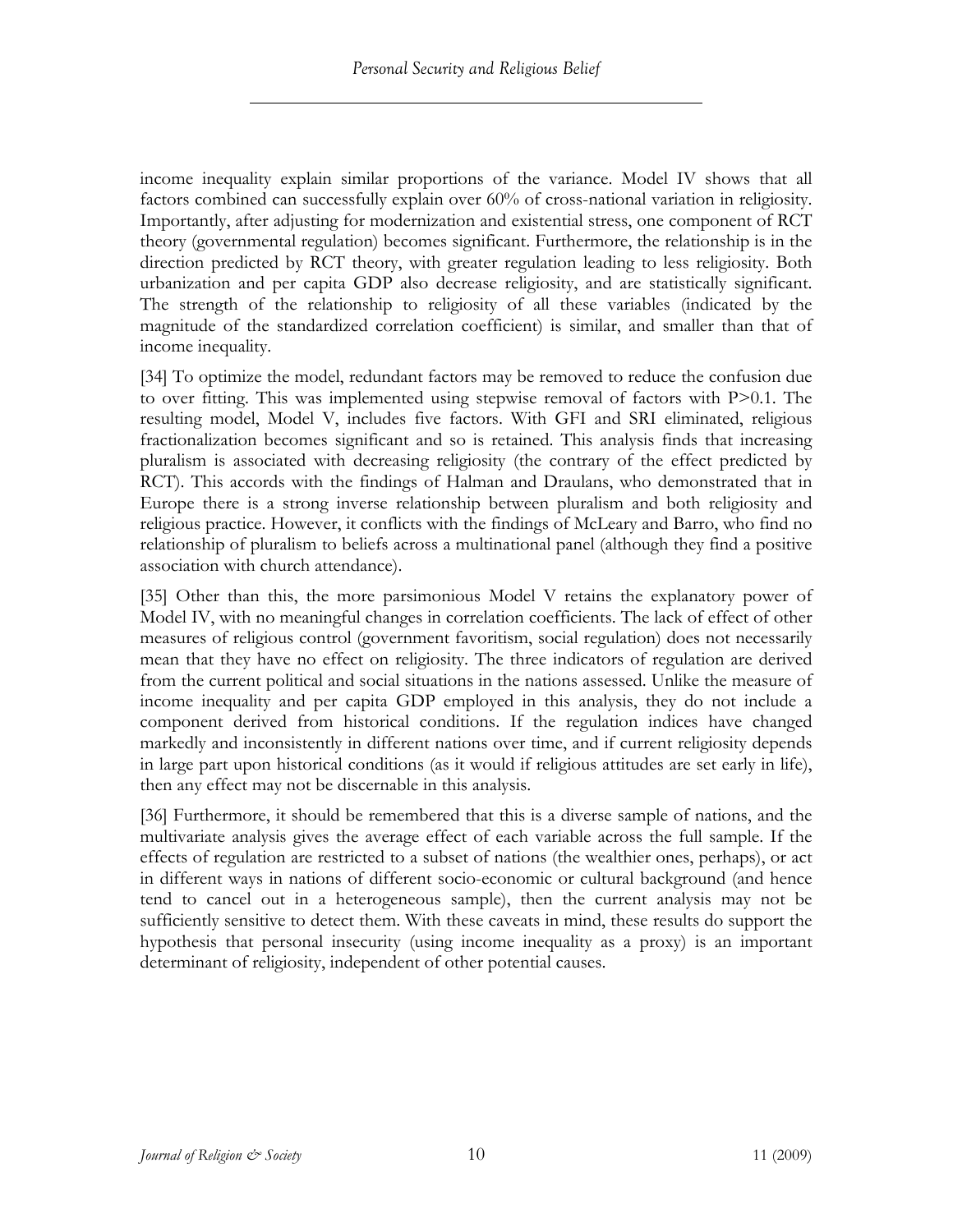|                                 | Univariate      |            | Multivariate Models |                                        |           |            |
|---------------------------------|-----------------|------------|---------------------|----------------------------------------|-----------|------------|
|                                 | Correlation     |            |                     | (Standardized Correlation Coefficient) |           |            |
|                                 | with Prayer     | <b>RCT</b> | Modern-             | Personal                               | All       | Optimal    |
|                                 | frequency $(r)$ |            | ization             | Insecurity                             |           | Model      |
|                                 |                 | T          | $\mathbf{H}$        | Ш                                      | <b>IV</b> | V          |
| GRI2003                         | 0.216           | 0.172      |                     |                                        | $-0.318*$ | $-0.236*$  |
| GFI2003                         | 0.017           | $-0.133$   |                     |                                        | 0.057     |            |
| SRI2003                         | 0.222           | 0.078      |                     |                                        | 0.115     |            |
| Religious                       | $-0.199$        | $-0.215$   |                     |                                        | $-0.122$  | $-0.184*$  |
| Fractionalization               |                 |            |                     |                                        |           |            |
| Urban Population $(\%)$         | $-0.533**$      |            | $-0.221$            |                                        | $-0.269*$ | $-0.255*$  |
| Log GDP (Mean 1971-<br>1996)    | $-0.569**$      |            | $-0.393*$           |                                        | $-0.325*$ | $-0.321**$ |
| Income GINI (Mean<br>1971-1996) | $0.631**$       |            |                     | $0.631**$                              | $0.502**$ | $0.496**$  |
| Model r <sup>2</sup>            |                 | $9\%$      | $34\%**$            | $40\%**$                               | $63\%**$  | $62\%**$   |

*Table 2. Univariate correlations and multivariate models (n=55 countries in all cases)* 

 $*P<0.1; **P<0.001$ 

[37] Using model V, the predicted "prayer infrequency" values were  $\geq 1$  SD from the actual values in the case of 5 out of the 55 countries; two were less religious than predicted (Vietnam and Estonia), three were more religious (Romania, Singapore, and the United States). Thus, the U.S. remains exceptional even after accounting for the factors included (Figure 2). Vietnam is a strong outlier, with far lower frequency of prayer than predicted. This may reflect genuine cultural effects, but could conceivably result from under-reporting of prayer frequency.

*Figure 2. Actual mean prayer frequency versus predicted prayer frequency from Model V*



*Journal of Religion*  $\mathcal{O}$  *Society* 11 11 (2009)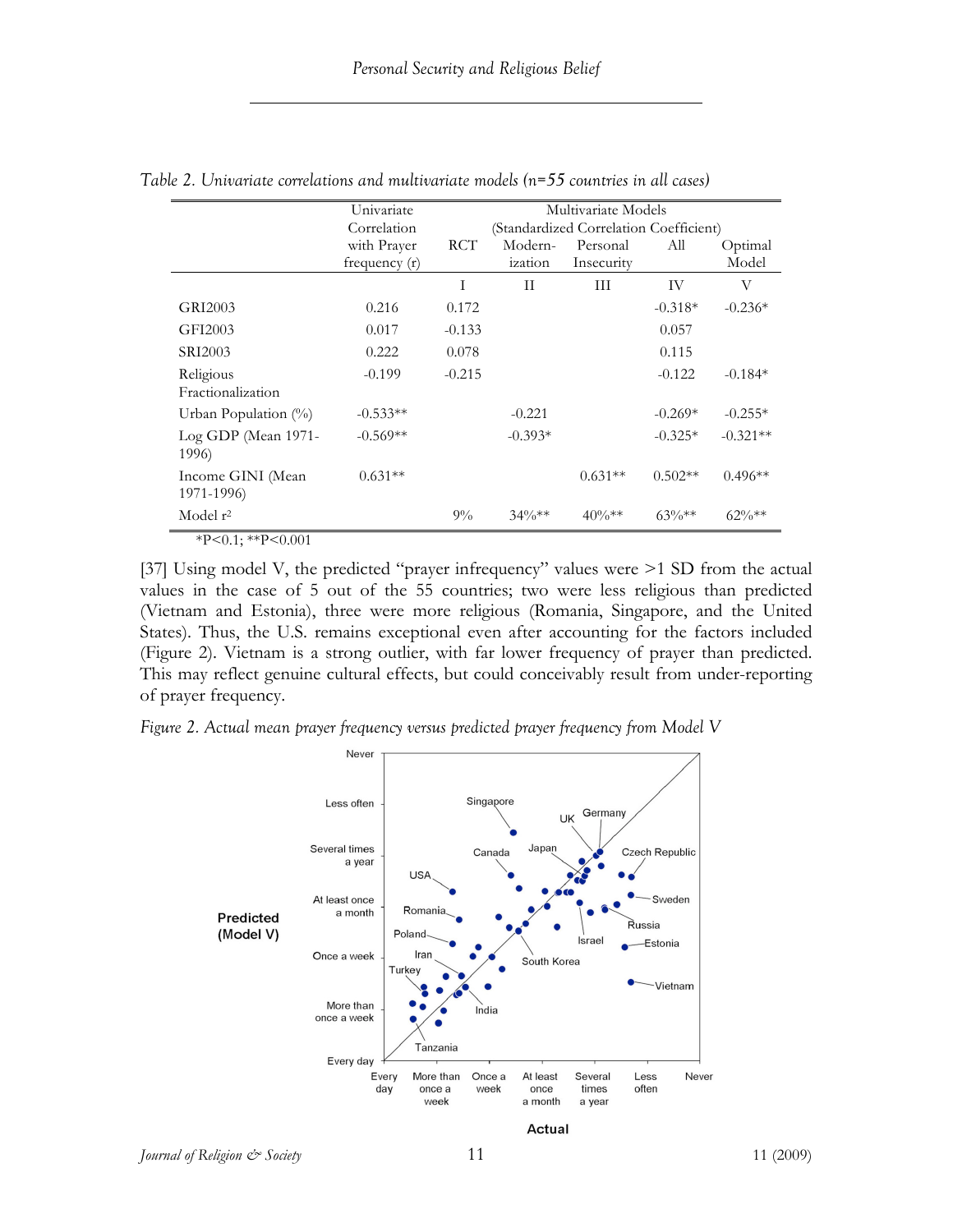## **Conclusions**

[38] This analysis shows that, across a broad multinational panel, those countries with shorter life expectancy, higher infant mortality, higher violent crime, more corruption, higher abortion rates, and less peace also tend to have higher average levels of personal religiosity, as measured by the frequency of prayer. Furthermore, these indicators of personal insecurity also correlate with income inequality, allowing inequality to serve as a widely available proxy for personal insecurity as it pertains to religiosity. Using this proxy, personal insecurity is shown to be at least as important in the determination of national average religiosity as the factors that are conventionally considered important, such as wealth, urbanization, and governmental regulation of religion (and indeed personal insecurity appears to be the most important determinant).

[39] These results may be compared with the previous cross-national analyses of the relationship between macro-level factors and individual-level religiosity. Mcleary and Barro used a panel estimation methodology on international data, including nations from different regions, different religious composition and heritage, and different time points. As in the present analysis, they found that increased governmental regulation, per capita GDP, and urbanization all decreased religiosity (as measured by church attendance, specific beliefs, and self-declared categorization as a "religious person"). However, they found no effect of pluralism on beliefs. Gill and Lundsgaarde found that religiosity decreased with state welfare spending and urbanization, and increased with religious regulation, but found no effect of pluralism. Halman and Draulans, on the other hand, found a significant negative effect of pluralism, but no effect of GDP, in their analysis of European nations. Halman and Draulans corrected for a number of individual-level factors (such as religious upbringing, the most significant influence), which complicate interpretation of the effects of macro-level factors. The results of the current analysis are broadly comparable with previous studies, but with the novel finding of a major role for income inequality (and, by implication, personal insecurity) in the determination of religiosity.

[40] The data presented here suggest that the inverse correlation between cross-national variation in religiosity and personal insecurity is real, with a robust statistical association found on several indicators and across a broad selection of societies. What could explain this correlation? One possibility that cannot be excluded on the basis of available evidence is that religiosity, or some component part of it, directly or indirectly worsens these key aspects of personal insecurity. Such effects could be case specific and need not be a consequence of religion in its broadest sense. For example, as Jensen has shown, high levels of passionate dualism, but not other forms of religiosity, may directly lead to increased homicide rates. However, this effect seems unlikely to explain the link between religiosity and factors unrelated to violent crime, such as infant mortality, life expectancy, abortion, and corruption.

[41] The alternative possibility, that religiosity is not a cause but a consequence of personal insecurity, appears plausible. Indeed, this may also help explain the inverse correlation between per capita GDP and religiosity observed in this study and in previous studies. The link between modernization and secularization, as measured by personal religiosity, is likely to be at least in part driven by the fact that people in wealthier nations lead more secure lives. However, modernization does not inexorably lead to secularization, and the current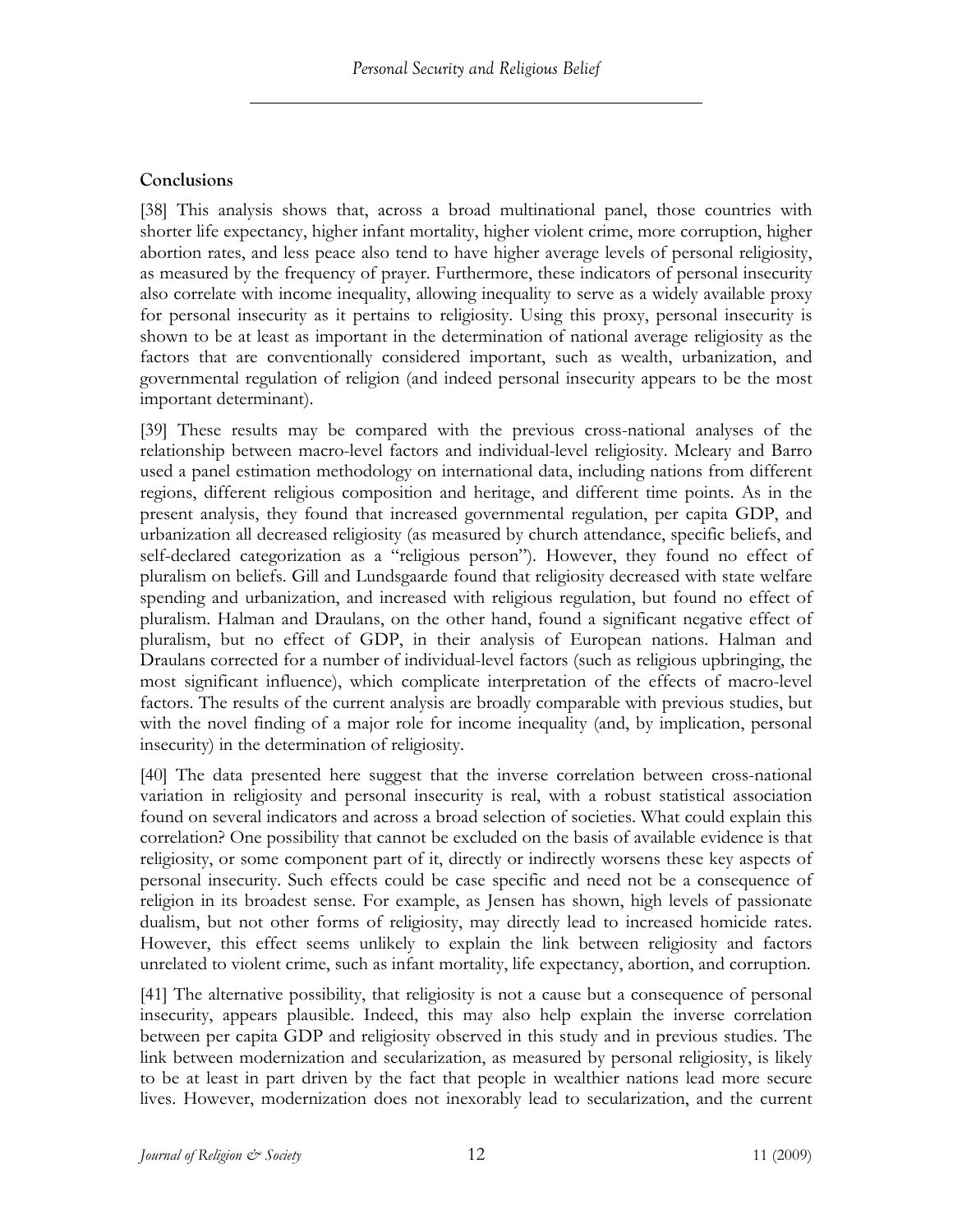analysis helps to explain this fact. Choices are available to nations with regard to how wealth is spent. The analysis presented here suggests that secularization is greatest among those wealthy nations who chose to spend their wealth in alleviating personal insecurity, a major consequence of which is the transfer of wealth from rich to poor. Thus, in addition to mean wealth, the distribution of wealth is an important determinant of personal security and hence religiosity.

[42] Why might individuals respond to personal insecurity by increasing their religiosity? Placing individuals in stressful situations, such as feelings of loneliness or lack of control, has psychological effects that are linked to superstitious or magical thinking (Whitson and Galinsky; Epley et al,), and might thereby intensify religiosity. Furthermore, Beit-Hallahmi and Argyle identify three mechanisms by which religion reduces stress at the level of the individual. The first is via the provision of social support. In wealthy nations with low income inequality, social support may be provided instead by secular or state institutions. Beit-Hallahmi and Argyle also argue that religion provides spiritual support (i.e. prayer, religious experience, and other private devotions may be experienced as a kind of social relationship that gives similar benefits to human social support) and existential certainty. Indeed, Scheve and Stasavage have shown convincingly that personal religious beliefs can provide a buffer against adverse life events. In a systematic review of studies on the link between religion and happiness, Moreira-Almeida et al. report that the buffering effects of religious involvement on well-being are probably higher for those in stressful circumstances. And a recent interventional study has found that prayer reduced not only reported stress but also blood pressure response to a stress-inducing task (Belding et al.). The results of the current analysis suggest that, when placed in stressful or adverse environments, some individuals are likely to attempt to communicate to supernatural entities either for advice and reassurance or material intervention. Prayer may offer the individual the experience of social support in situations when material social support is insufficient. In societies with high levels of personal security, recourse to prayer (and, presumably, religion), becomes less important. As a result, personal security will show a direct and inverse correlation with religiosity.

[43] Although the model developed provides a reasonably good estimate of the religiosity of most nations, some notable outliers remain. Vietnam is a nation with lower reported religiosity than might be expected given the social conditions. This may reflect local cultural traditions, or it may be an artifact of under-reporting of religiosity. The U.S. is a nation with higher than expected religiosity. Because the U.S. is not an outlier when income inequality is considered alone, it may be that one of the other factors, such as pluralism, operates differently in the U.S. compared with other nations. Studies within the U.S. have found a positive effect of pluralism on religiosity, the opposite of what was found in this crossnational analysis. Alternatively, other factors not included in this analysis may influence religiosity. For example, the U.S. has a large population of recent immigrants. Immigrants may be expected to retain the religious attitudes that they developed before emigrating, so a large influx from nations with low personal security might be expected to affect mean religiosity.

[44] One consequence of link between personal insecurity and religiosity demonstrated in this paper is that state-level actions to reduce inequality and insecurity directly (for example, by health care provision or welfare payments) may have the effect of decreasing religiosity.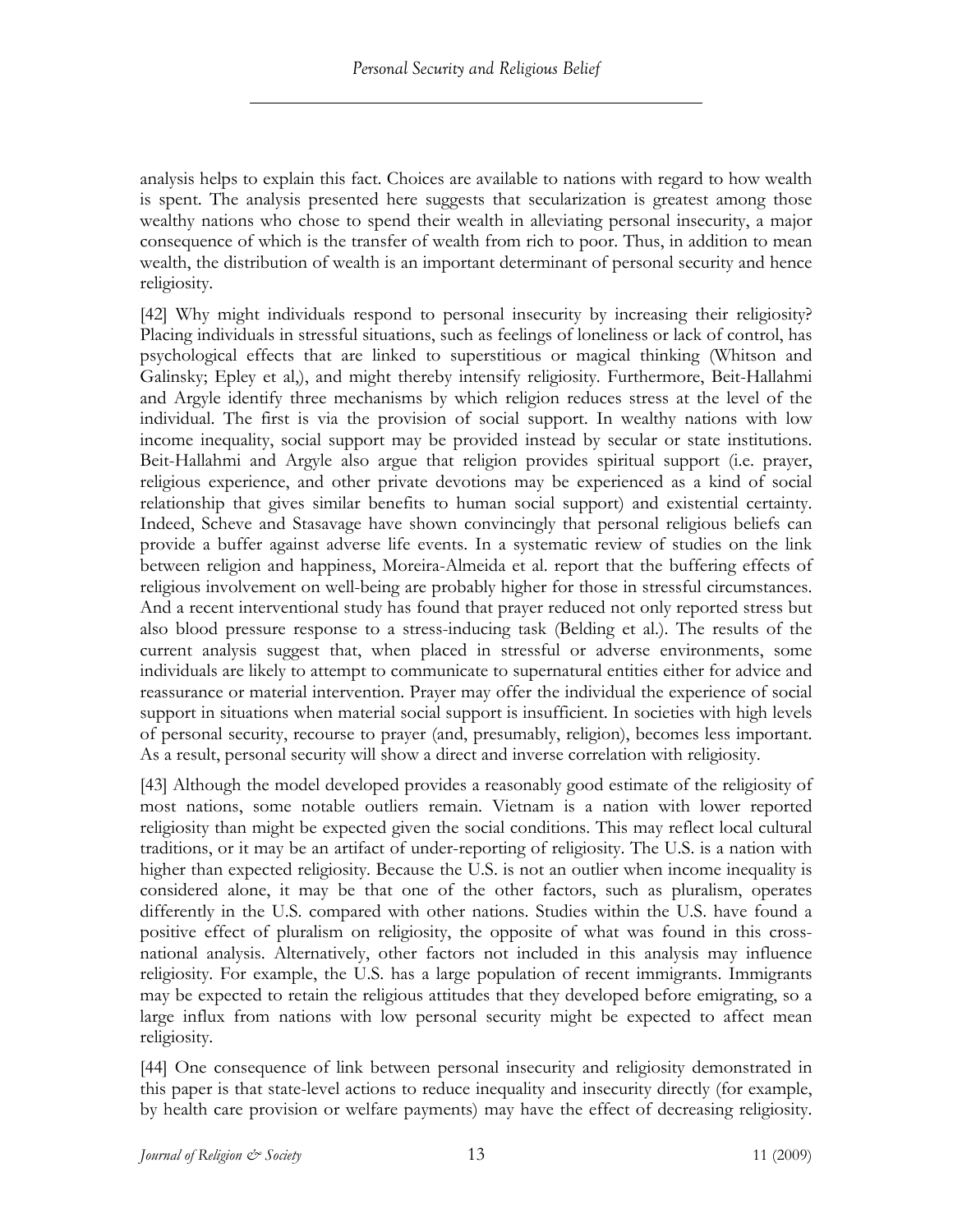This would explain the observation that nations with higher welfare payments as a proportion of GDP also tend to have less religious populations (Gill and Lundsgaarde). The size of the welfare state is the most important determinant of the magnitude of relative poverty in rich western democracies, and it may be that states that invest heavily in a welfare state reduce income inequality and thereby decrease religiosity (Brady). Conversely, religiosity could in fact be a contributory factor to societal-level income inequality. Such an effect is theoretically plausible given the body of work which links religiosity to reduced demand for state-mediated welfare distribution (i.e., the decommodification of labor). For example, Scheve and Stasavage find that the difference in religiosity between Canada and France likely leads to an increase in welfare spending equivalent to 6% of GDP. Plausibly, circular causality may operate, in which income inequality increases religiosity and in turn reduces the demand for income redistribution.

[45] In conclusion, the current analysis ties together and explains two apparent paradoxes. First, the observation that modernization, in terms of average material wealth, appears linked to secularization in some countries but not others. The key to this paradox is that it is not simply average wealth, but also the distribution of wealth and the degree to which wealth is used to improve average personal security, which in large part determines religiosity. Second, the observation that religion, although generally believed to have a pro-socializing effect on the individual level, is associated on the macro level with societal ill health. This is most likely because personal religiosity is in part a response to adverse social environments, but that aggregate religiosity does not significantly ameliorate them.

## **Appendix A: Measuring Religiosity**

[46] The interpretation and understanding of the secularization paradigm depends critically upon what precisely is meant by the term "secularization," and in particular in distinguishing between religious participation (e.g., church attendance) and religious belief (i.e., whether an individual believes in God, and whether that belief has any importance in their life). Frequently, participation and belief are used interchangeably, although in practice many believers do not participate, and many participators do not have any consequential religious beliefs. The interindividual variances in these two factors translate into differences at the macro level. Huber finds that, in poorer countries especially, non-believers are more likely to participate in religious activities. Since a likely driver of the higher ratio of participation to belief in poorer countries is the provision by religious institutions of social and psychosocial support, there also exists the potential for significant confusion if this metric is used to investigate the relationship of religiosity to personal security. Furthermore, countries with a less religious population may well develop alternative mutual support mechanisms not founded on religious institutions (unions, for example). Religious participation may therefore have little to do with personal piety, especially in nations where economic and social stress is more common. Average participation rates may be an indicator of the strength of religion at a societal level, but are not necessarily an indicator of individual-level belief. If participation is used as an operational measure of belief, the result will be an overestimation of belief in poorer regions.

[47] In major international surveys assessing social attitudes, religious belief is captured in a number of ways. Typically, respondents are asked whether they believe in God, how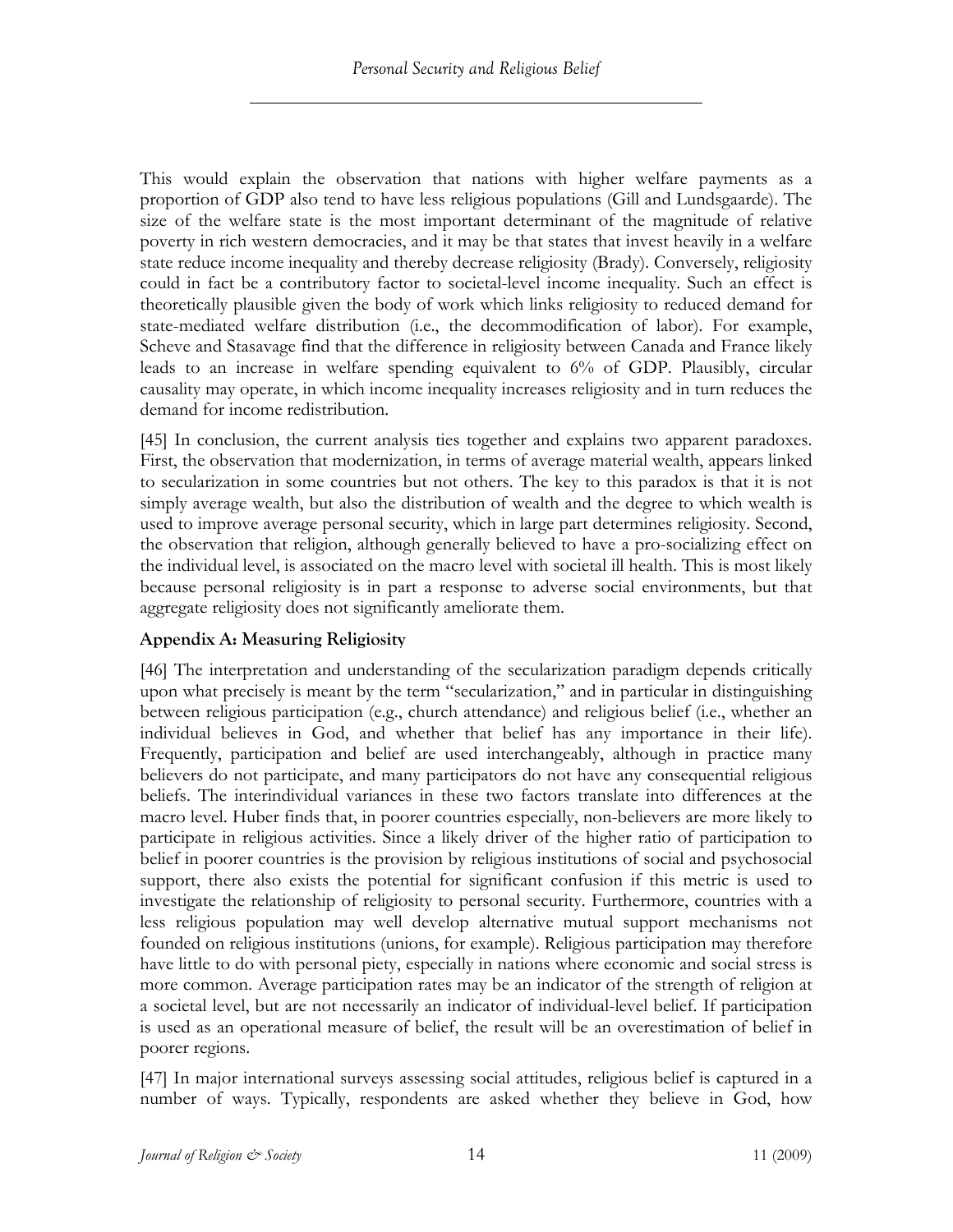important belief is in their lives, and how often they engage in acts of prayer. The simple dichotomous question belief/non-belief in God obscures a great deal that is of interest when assessing the link between personal religiosity and societal functioning. For example, around 25% of U.S. "believers" believe in a remote, impersonal God, according to the 2006 Baylor Religion Survey. These individuals are characterized as follows:

Believers in a Distant God think that God is not active in the world and not especially angry either. These individuals tend towards thinking about God as a cosmic force which set the laws of nature in motion. As such, God does not "do" things in the world and does not hold clear opinions about our activities or world events (26).

[48] The presence of such a belief is likely to have little consequence for behavior or attitudes. Although important from a philosophical standpoint, from a functional perspective such a belief is similar to non-belief. Of note, believers in a distant God tend to be of high social status (they are much more likely to have high income and/or be college educated), and therefore have greater personal security.

[49] The second measure of personal religiosity is the self-declared importance of religion in an individual's life using, for example, a 10-point interval rating scale. This measure may or may not relate to the likelihood of the individual's religious beliefs affecting their behavior. Furthermore, there is a large measure of subjectivity inherent in the response.

[50] The least subjective survey-based measure of personal religiosity is the frequency of prayer outside of communal religious services. Several distinct types of prayer can be recognized. Poloma and Pendleton identify four prayer types in a sample of U.S. Christians: meditative, ritualist, petitionary and colloquial – of which only petitionary and colloquial are intercessory in nature. However, all forms of prayer other than ritualist are frequently predicated upon a specific form of belief, namely, that the respondent believes in the existence of a god who is not only interested in the individual, but is prepared to listen to direct attempts at communication and, perhaps, respond in some way. An analysis of prayers left in a public prayer book at Johns Hopkins University Hospital revealed that 22% expressed thanks to God, 28% were requests of God, and 28% were prayers to both thank and petition God (Cadge and Daglian). These common forms of prayer are an appeal to a supernatural entity for reassurance, advice, or possibly intervention in the material world. The frequency of prayer indicates the intensity of this belief and also the frequency with which a given individual encounters events that trigger such an appeal. Notably, believers in the distant God of the Baylor survey are no more likely to pray than are self-declared atheists.

[51] Unlike other self-report measures of the strength of an individual's belief, prayer incurs opportunity cost (i.e., it requires an investment of time that could be spent engaged in other activities). It is a standard economic assumption that individuals value their time and, therefore, will only devote time to prayer if they believe that it will provide a benefit, either natural or supernatural. Therefore, frequency of recourse to prayer provides a more objective measure of the intensity of belief, since it indicates that the individual believes that the payoff that can be obtained is worth the time invested in the act of prayer. The usual caveats over the objectivity of self-reported behavior apply.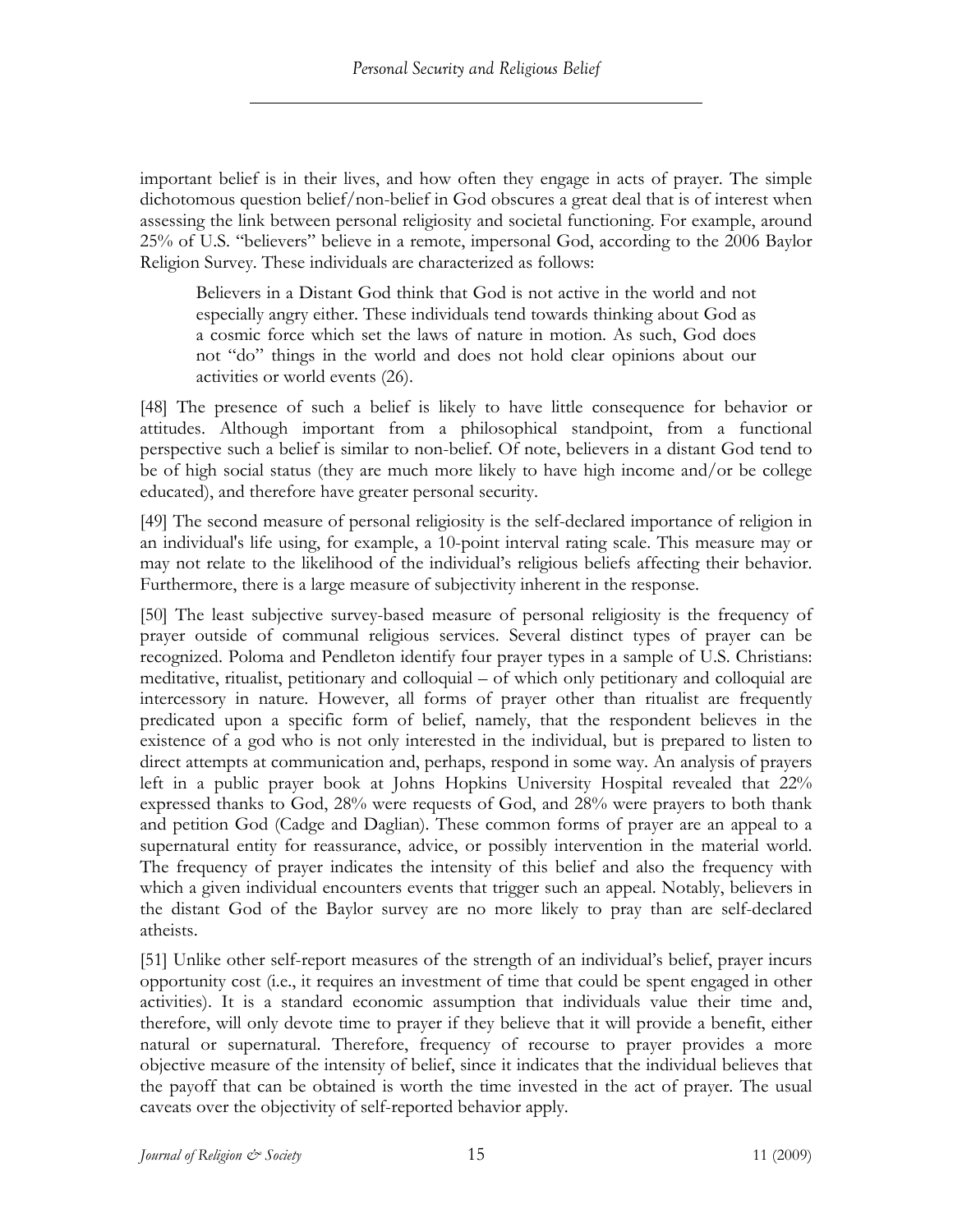[52] Frequency of prayer is therefore employed in the current analysis as the measure of religiosity. This enables the following specific hypothesis to be tested: that a common response to personal insecurity is to adopt and strengthen belief in supernatural agent(s) that monitor and can respond to intercession (such response occurring either in the natural world or after death), because such a belief system can mitigate the stress associated with adverse life events and situational anxiety. This analysis does not test whether the relationship between religiosity and personal insecurity is affected by dominant religion within a state. Following the example of Scheve and Stasavage, the analysis assumes that the most relevant cleavage in the modern world is between the religious and non religious.

## **Appendix B: Data Sources**

## *Religiosity*

[53] **Frequency of prayer** data were derived primarily from the fourth wave of the World Values Survey and supplemented with data from the International Social Survey Religion II. Participants were asked "How often do you pray to God outside of religious services?" and responded on a 7-point scale from "Every day" to "Never." Fractions in each category were weighted by the category value (i.e., the fraction of respondents giving "Never" as an answer was multiplied by 7) and summed. Nine countries participated in the International Social Survey, but not in the World Values Survey. For the 21 countries that participated in both, regression between the WVS survey item and the equivalent in the ISS ("About how often do you pray?") is very high  $(r^2=0.93)$  For the 9 countries without WVS data, values were imputed from this correlation. The resulting dataset included 67 countries, although income inequality and other data were not available for all. They range in mean prayer frequency from 1.4 (Iraq) to 5.7 (Czech Republic, Sweden), with higher numbers indicating less prayer. Because the scale is non-linear, the natural logarithm of the mean values was taken to better reflect the actual opportunity cost of prayer activities. For ease of discussion, the sign of correlations and coefficients with the prayer variable are reversed, so that positive correlations indicate that the dependent variable increases with increasing prayer frequency.

## *Indicators of Personal Insecurity*

[54] There is evidence that an individual's personal beliefs and attitude to religion are crystallized in young adulthood. Voas and Crockett show that, in Britain at least, the cohort effect dominates – i.e., religiosity declines from one generation to the next, but religious attitudes within a generation do not change as it ages. To the extent that personal insecurity affects personal religiosity, for a large part of the population (especially the elderly) it will be historical insecurity, rather than current situation, that determines the level of belief. Because of the generational effect anticipated in the relationship of personal insecurity to religiosity, the precedent of Jong-Sung and Khagram was followed, with mean values from long time series of personal insecurity indicators employed wherever available. This has the added advantage of reducing statistical noise due to inter-annual fluctuations and measurement error.

[55] **Life Expectancies** are mean life expectancies for both sexes for the period 1950-2000, inclusive. The data are those generated by the Population Division of the Department of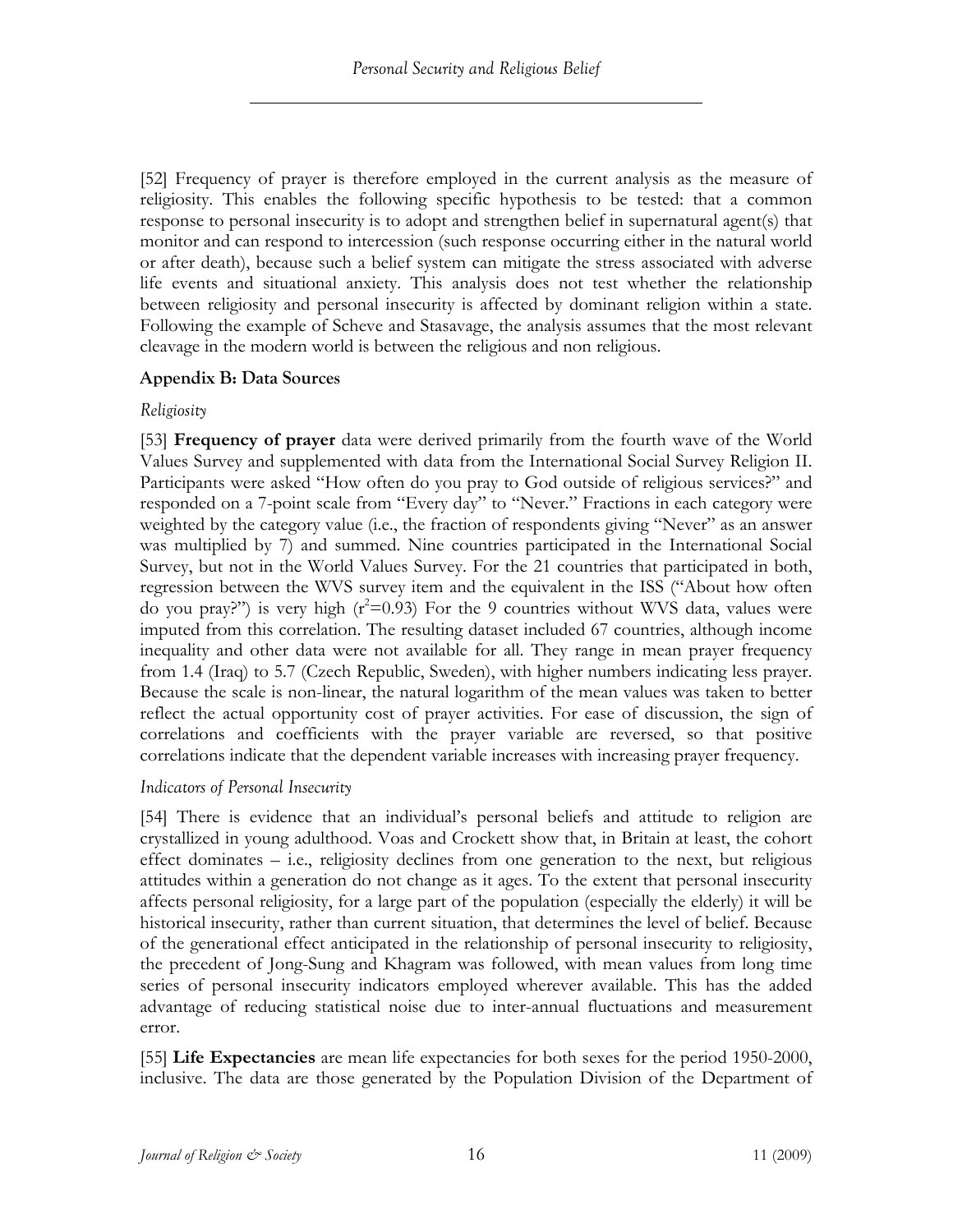Economic and Social Affairs of the United Nations Secretariat, and were obtained from the World Resources Institute.

[56] **Infant Mortality** is the infant mortality rate – the probability of a child dying between birth and 1 year – averaged for the period 1960-2000. Data are provided by United Nations Children's Fund, and were obtained from the World Resources Institute.

[57] **Control of Corruption** Index is a measure of "perceptions of corruption, conventionally defined as the exercise of public power for private gain" (Kaufman et al.). Positive scores indicate better governance. Data were generated by the World Bank and obtained from the World Resources Institute. Data used in this paper were the means for the period 1996, 1998, 2000, and 2002. Communism and the transition from Communism to a free market economy had a significant effect on the levels of corruption in post-communist nations (Sandholtz and Taagepera). It therefore represents a significant confounding factor in the assessment of the relationship of corruption to income inequality or religiosity. For this reason, former Eastern Bloc nations were excluded from the dataset used.

[58] **Perception of Corruption** is the Corruption Perceptions Index 2001, developed by Lambsdorff for Transparency International. It reflects the perceptions of business people, academics and country analysts, with positive scores indicating a lower level of corruption. As with the Control of Corruption dataset, former Eastern bloc nations were excluded.

[59] **Homicide Rates** are for total completed, recorded, intentional homicide, and are from the seventh U.N. Survey on Crime and the Operations of Criminal Justice Systems (UNODC). Data used were the mean for the years 1998, 1999 and 2000.

[60] **HIV Prevalence** is the 2005 estimate of the percentage of individuals aged 15-49 years with HIV. Data were obtained from the 2006 U.N. Human Development Report.

[61] **Abortion Rate** is the mean of estimated legal and illegal induced abortions in 1997 and 2005 (Henshaw et al.; Sedgh et al.). Data are available only regionally. For the purposes of comparison, country-level religiosity data were grouped by region and the mean taken. The Soviet Union introduced a highly liberal abortion law in 1987 allowing easy access to early abortion (Ketting). As a result, abortion rates in Eastern Europe in 1995 were extremely high, and halved by 2007. No other region saw such large changes in rates, which suggests that the available data may not be historically representative. Furthermore, other policies effectively made abortion a socially acceptable form of birth control, since contraception was not widely available. For these reasons, data from Eastern Europe were excluded.

[62] **Global Peace** is the Global Peace Index, developed by the Institute for Economics and Peace and derived from a compilation of 23 qualitative and quantitative indicators. It combines internal and external factors ranging from a nation's level of military expenditure to its relations with neighboring countries and the level of respect for human rights. Data were the mean of country-level scores for 2008 and 2009 (the 2007 report covered a restricted range of countries). For the purposes of this analysis, the index was reverse scored, so that high scores indicate less peace.

[63] **Prevalence of Curable STDs** is the average for the years 1995 and 1999 from 9 global regions. As with abortion rate, country-level religiosity data were grouped by region and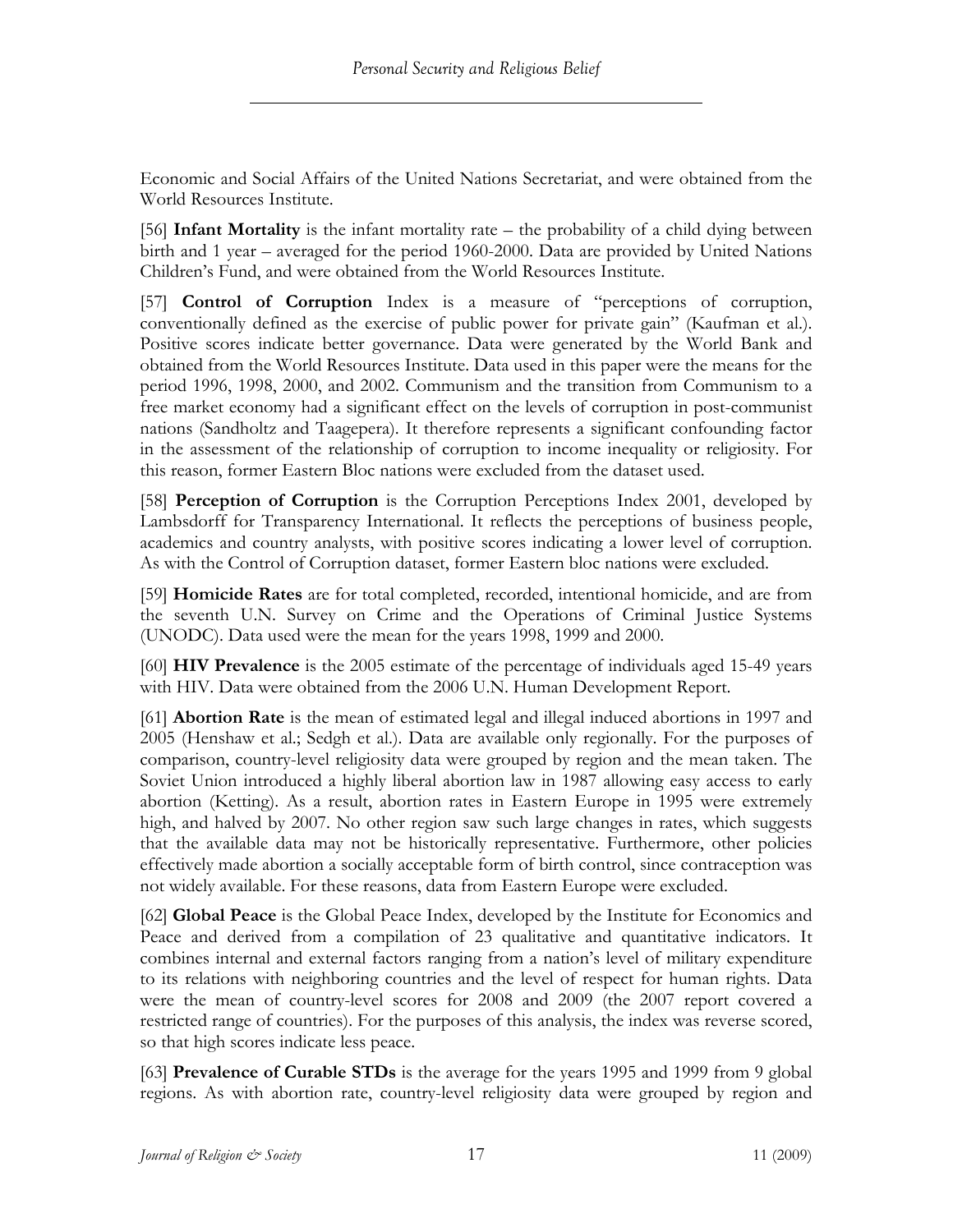averaged. Prevalence data are taken from World Health Organization reports on the prevalence of chlamydia, gonorrhea, syphilis, and trichomoniasis.

[65] **Child Well Being** data are for 21 Organization for Economic Co-operation and Dvelopment nations and are provided in the UNICEF Innocenti Report Card 7. Data are the overall scores, based on the mean ranking on 6 items (material well being, health and safety, educational well being, family and peer relationships, behaviors and risks, subjective well being).

[66] **Non-Vehicle Property Crime** data are from the International Victims of Crime Survey (van Kesteren et al.), and cover the period 1992-2000. The survey covered a range of criminal activities. Data on car, motorbike, and bicycle theft were not used because the opportunity for vehicle crime is dependent on the presence of vehicles, which would be expected to vary according to per capita wealth. Included were crimes of burglary, attempted burglary, robbery, personal theft, sexual incidents and assaults, and threats. These were summed and the mean taken for all three waves of the survey (1992, 1996 and 2000), where available. Data for 1989 were omitted for all countries because of the high incidence of missing data. Data from Northern Ireland, Scotland, and the Basque region were also omitted in favor of data from England and Spain.

### *Determinants of secularization*

[67] **Governmental and Social Regulation of Religion** data are the International Religion Indexes provided by Grim and Finke. Government regulation is "the restrictions placed on the practice, profession, or selection of religion by the official laws, policies, or administrative actions of the state" (7). Government favoritism is "subsidies, privileges, support, or favorable sanctions provided by the state to a select religion or a small group of religions" (8). Social regulation is "the restrictions placed on the practice, profession, or selection of religion by other religious groups, associations, or the culture at large" (8). All indexes are scored 1-10, with higher numbers indicating increasing regulation, favoritism, or control.

[68] **Religious Fractionalization** is the Herfindahl index, and was developed by Alesina et al. It reflects the probability that two randomly selected individuals from a population belong to different groups, with higher numbers indicating greater pluralism.

[69] Modernization was operationalized as **Per Capita GDP,** in this case the natural log of gross domestic product (GDP) per capita, averaged for 1971–1996, as calculated by Jong-Sung and Khagram. **Urbanization** data are from the 2006 U.N. Human Development Report. Also tested as indicators of modernization were telephone and cell phone connections per capita (averaged for the period 1990-2004, provided by The International Telecommunications Union, and available from the U.S. Census Bureau, school enrollment (2006 U.N. Human Development Report), and PISA Science score (2006 data).

[70] **Income Inequality** is the average value of the adjusted Gini index for the period of 1971–1996, as calculated by Jong-Sung and Khagram. The Gini coefficient ranges from 0 to 1, with a Gini of 0 representing perfect equality and a Gini of 1 meaning that only one person or household has the total income in the country. Some caveats need to be observed with this index. Most importantly, the size of the economic unit may impact the measured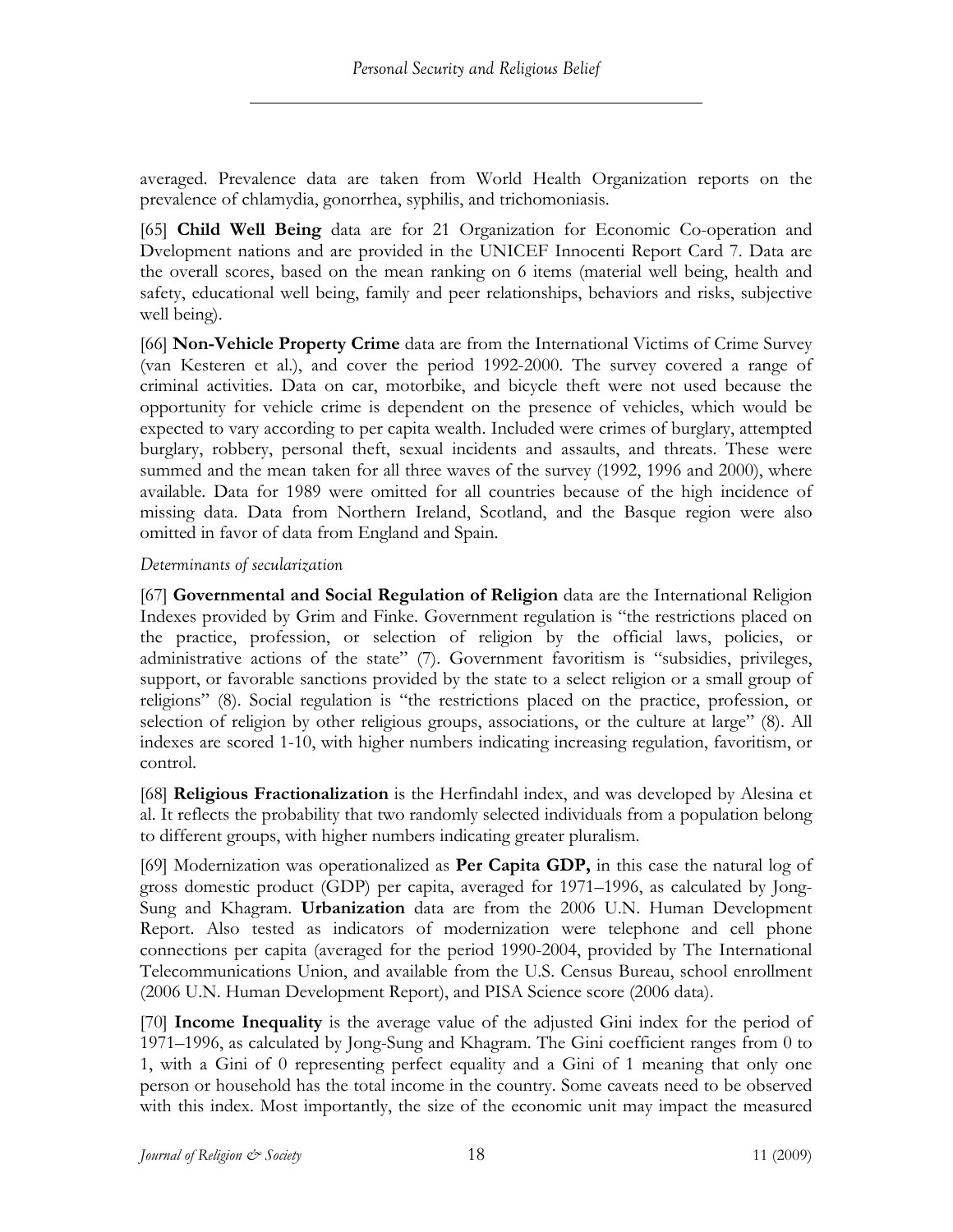level of inequality: A large nation is more likely to have economically diverse regions than a small one. Furthermore, individuals may assess their own income relative not only to others in their own country, but also relative to people in nearby or even distant nations. In the European Union, for example, individuals assess their income by comparing it with standards elsewhere in the E.U. A wealthy individual in one of the poorer E.U. members will be only middle income compared with average wealth in one of the richer states, and may feel dissatisfied as a result (Fahey).

## **Bibliography**

Alesina, Alberto, Arnaud Devleeschauwer, William Easterly, Sergio Kurlat, and Romain Wacziarg

2003 "Fractionalization." *Journal of Economic Growth* 8: 155-94.

Baylor Religion Survey

2006 "American Piety in the 21st Century: New Insights to the Depth and Complexity of Religion in the U.S.." *Baylor Institute for Studies of Religion*. Available online at http://www.baylor.edu/isreligion/index.php?id=40634.

Beit-Hallahmi, Benjamin, and Michael Argyle

1997 *The Psychology of Religious Behavior, Belief and Experience*. London: Routledge.

Belding, Jennifer N., Malcolm G. Howard, Anne M. McGuire, Amanda C. Schwartz, Janie H. Wilson

2009 "Social Buffering by God: Prayer and Measures of Stress." *Journal of Religion and Health* 48:DOI 10.1007/s10943-009-9256-8 (e-pub ahead of print).

#### Bloomquist, Kim M.

2003 "Tax Evasion, Income Inequality and Opportunity Costs of Compliance." Paper presented at the 96th Annual Conference of the National Tax Association, Chicago, IL.

#### Brady, David

2005 "Structural Theory and Relative Poverty in Rich Western Democracies, 1969- 2000." Luxemburg Income Study Working Paper Series, Number 407.

#### Bruce, Steve

2000 *Choice and Religion: A Critique of Rational Choice Theory*. Oxford: Oxford University Press.

## Cadge, Wendy, and M. Daglian

2008 "Blessings, strength, and guidance: Prayer frames in a hospital prayer book." *Poetics* 36, 5-6: 358-73.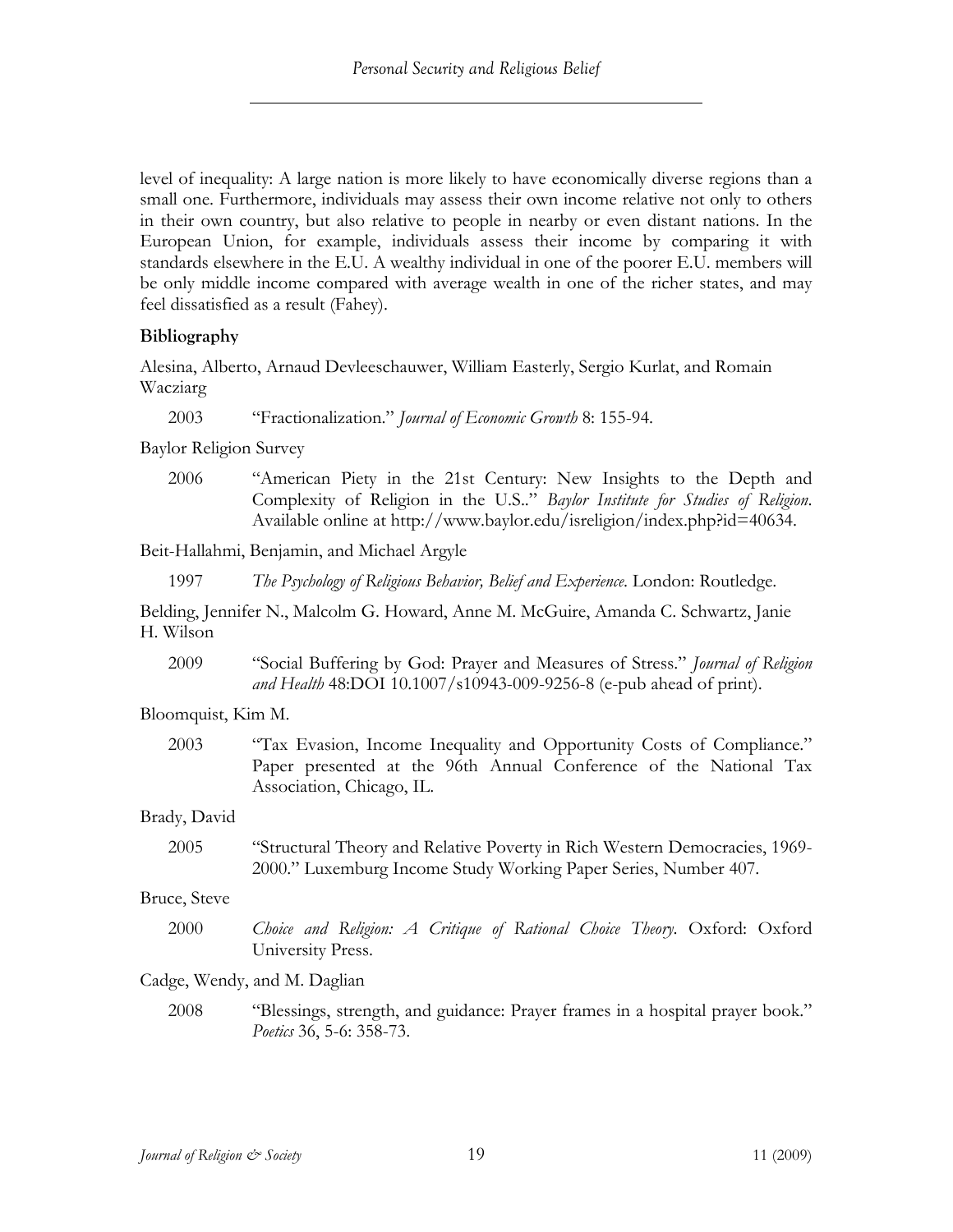#### d'Addio, Anna Cristina

2007 "Intergenerational Transmission of Disadvantage: Mobility or Immobility Across Generations? A Review of the Evidence for OECD Countries." OECD Social, Employment and Migration Working Papers no. 52.

Davie, Grace

1994 *Religion in Britain Since 1945: Believing without Belonging*. Oxford: Blackwell.

De Vogli, Roberto, Ritesh Mistry, Roberto Gnesotto, and Giovanni Andrea Cornia

2005 "Has the Relation between Income Inequality and Life Expectancy Disappeared? Evidence from Italy and Top Industrialised Countries." *Journal of Epidemiology and Community Health* 59: 158-62.

Epley, Nicholas, Scott Akalis, Adam Waytz, and John T. Cacioppo

2008 "Creating Social Connection through Inferential Reproduction: Loneliness and Perceived Agency in Gadgets, Gods, and Greyhounds." *Psychological Science* 19, 2: 114-120.

#### Fahey, Tony

2007 "The Case for an EU-Wide Measure of Poverty." *European Sociological Review* 23: 35-47.

Fajnzylber, Pablo, Daniel Lederman, and Norman Loayza

2002 "Inequality and Violent Crime." *Journal of Law and Economics* 45: 1-39.

Fernquist, Robert M., and Phillips Cutright

1998 "Societal Integration and Age-Standardized Suicide Rates in 21 Developed Countries, 1955–1989." *Social Science Research* 27, 2: 109-27.

Gill, Anthony, and Erik Lundsgaarde

2004 "State Welfare Spending and Religiosity. A Cross-National Analysis." *Rationality and Society* 16, 4: 399-436.

#### Global Peace Index

2009 Available online at http://www.visionofhumanity.org/images/content/GPI-2009/2009-GPI-ResultsReport-20090526.pdf.

Grim, Brian J., and R. Finke

2006 "International Religion Indexes: Government Regulation, Government Favoritism, and Social Regulation of Religion." *Interdisciplinary Journal of Research on Religion* 2, Article 1.

#### Halman, Loek, and Veerle Draulans

2006 "How Secular is Europe?" *British Journal of Sociology* 57, 2: 263-88.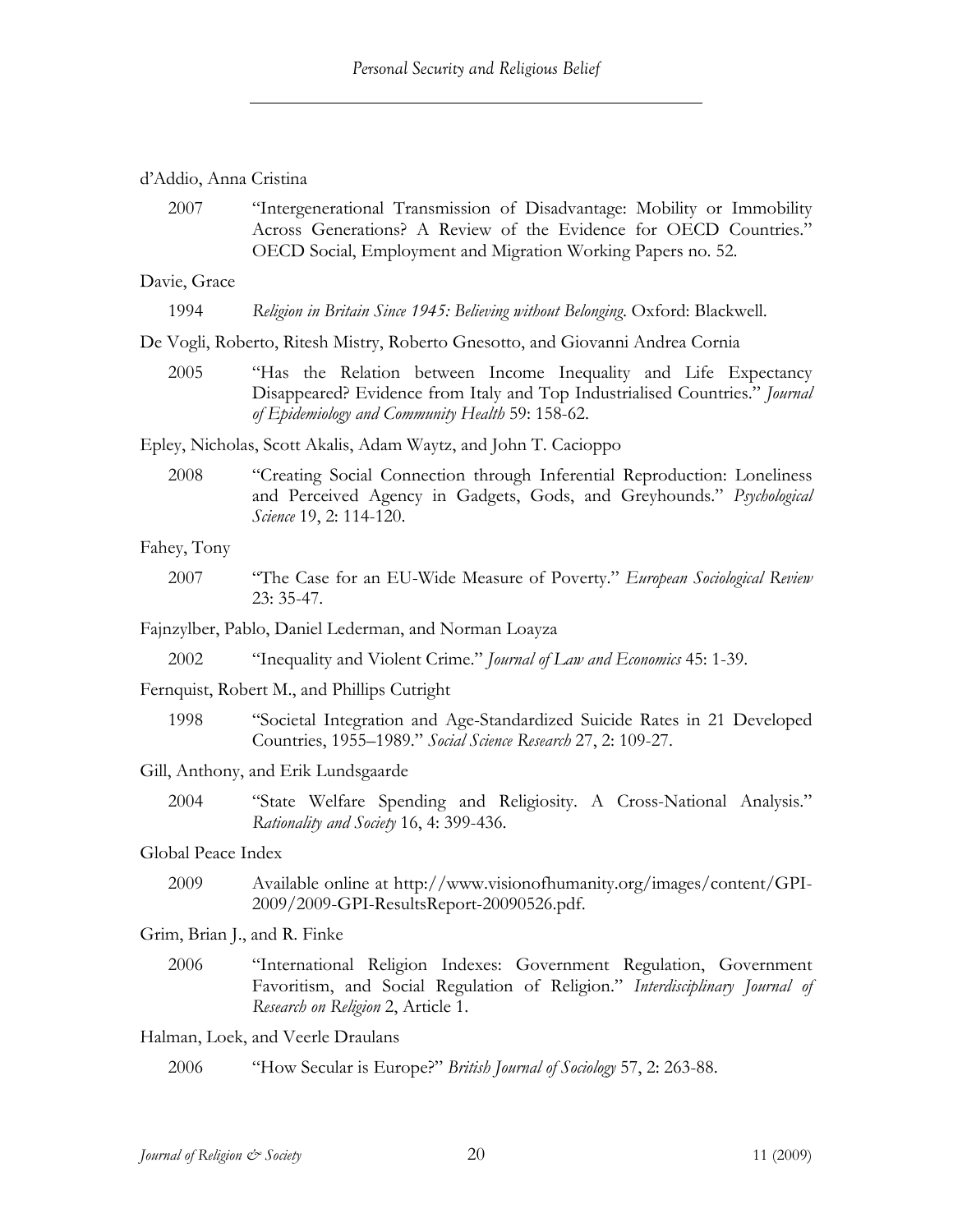Henshaw, Stanley K; Susheela Singh, and Taylor Haas

1999 "The Incidence of Abortion Worldwide." *International Family Planning Perspectives* 25: S30-38.

Holtgrave, D. R., and R. A. Crosby

2003 "Social Capital, Poverty, and Income Inequality as Predictors of Gonorrhoea, Syphilis, Chlamydia and AIDS Case Rates in the United States." *Sexually Transmitted Infections* 79: 62-64.

Huber, John D.

2006 "Religious Belief, Religious Participation, and Social Policy Attitudes Across Countries." Working paper presented at the Institute for Federalism and Intergovernmental Relations Spring Workshop.

Human Development Reports

2006 "Beyond Scarcity: Power, Poverty and the Global Water Crisis." Available online at http://hdr.undp.org/en/reports/global/hdr2006.

International Social Survey Religion

1998 Available online at http://www.issp.org.

Jaffe, Klaus.

Jensen, Gary F.

2006 "Religious cosmologies and homicide rates among nations. a closer look". *Journal of Religion & Society* 8. http://moses.creighton.edu/JRS/2006/2006- 7.html.

Jensen, Gary F., and Ronald L. Akers

2007 "Taking Social Learning Global: Micro-Macro Transitions in Criminological Theory." In *Social Learning Theory and the Explanation of Crime*. Edited by R. L. Akers and G. F. Jensen. New Brunswick: Transaction.

Jong-Sung, You, and Sanjeev Khagram

2005 "A Comparative Study of Inequality and Corruption." *American Sociological Review* 70: 136-57.

Kaufmann, Daniel, Aart Kraay, and Massimo Mastruzzi

2003 "Governance Matters III: Governance Indicators for 1996-2002." World Bank Policy Research Working Paper 3106.

#### Ketting, Evert

2005 "Why Do Women Still Die of Abortion in a Country Where Abortion is Legal? The Case of the Russian Federation." *Entre Nous* 59, 20. Available online at http://www.euro.who.int/entrenous.

<sup>2005</sup> "Science, Religion and Economic Development." *Interciencia* 30, 6: 82-91.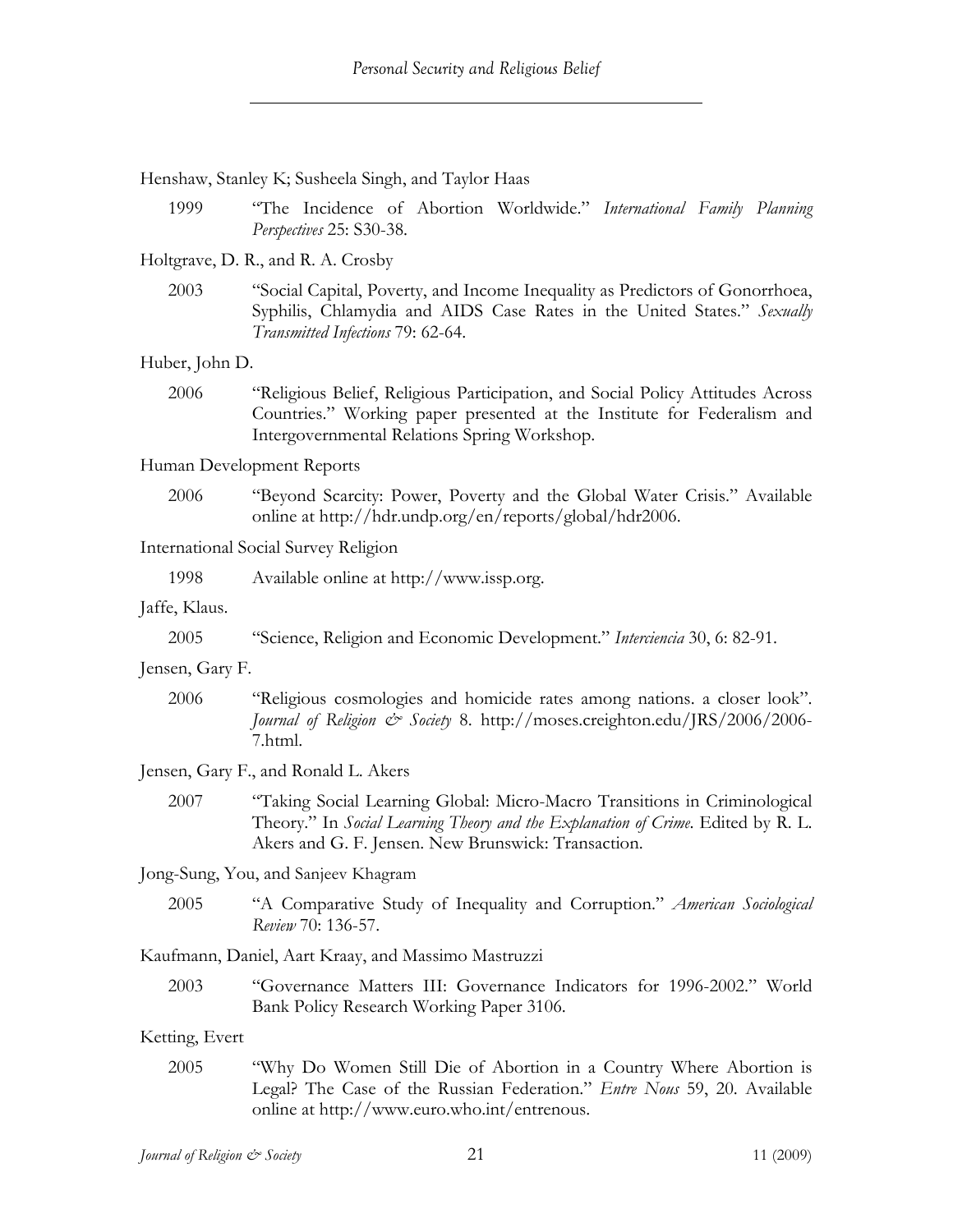| Lambsdorff, J. Graf |  |
|---------------------|--|
|---------------------|--|

2001 "The Transparency International Corruption Perceptions Index 2001." http://www.icgg.org/corruption.cpi\_2001.html.

Leigh, Andrew, and Christopher Jencks

2007 "Income and Mortality: Long-Run Evidence from a Panel of Countries." *Journal of Health Economics* 26: 1-24.

Lindström, C., and M. Lindström

2006 "'Social Capital,' GNP per Capita, Relative Income, and Health: An Ecological Study of 23 Countries." *International Journal of Health Services* 36, 4: 679-96.

McCleary, Rachel M., and Robert J Barro

2006 "Religion and Political Economy in an International Panel." *Journal for the Scientific Study of Religion* 45, 2: 149-75.

Mikkelson, Gregory M, Andrew Gonzalez, and Garry D. Peterson

2007 "Economic Inequality Predicts Biodiversity Loss." *PLoS ONE* 2, 5: e444.

Moreira-Almeida, Alexander, Francisco Lotufo Neto, and Harold G Koenig

2006 "Religiousness and Mental Health: A Review." *Revista Brasileira de Psiquiatria* 28, 3: 242-50.

Moreno-Riaño, Gerson, Mark Caleb Smith, and Thomas Mach

2006 "Religiosity, Secularism, and Social Health." *Journal of Religion & Society* 8. http://moses.creighton.edu/JRS/2006/2006-1.html.

#### Norris, Pippa, and Ronald Inglehart

2004 *Sacred and Secular: Religion and Politics Worldwide*. New York: Cambridge University Press.

#### Paul, Gregory S.

2005 "Cross-National Correlations of Quantifiable Societal Health with Popular Religiosity and Secularism in the Prosperous Democracies." *Journal of Religion & Society* 7. http://moses.creighton.edu/JRS/2005/2005-11.html.

#### Pettersson, Thorleif

2003 "The Relations between Religion and Politics in the Contemporary Western World: The Impact of Secularization, Postmodernization and Peoples' Basic Value Orientations." Available online at http://www.worldvaluessurvey.org.

Pickett, Kate E., Jessica Mookherjee, and Richard G. Wilkinson

2005 "Adolescent Birth Rates, Total Homicides, and Income Inequality in Rich Countries." *American Journal of Public Health* 95: 1181-83.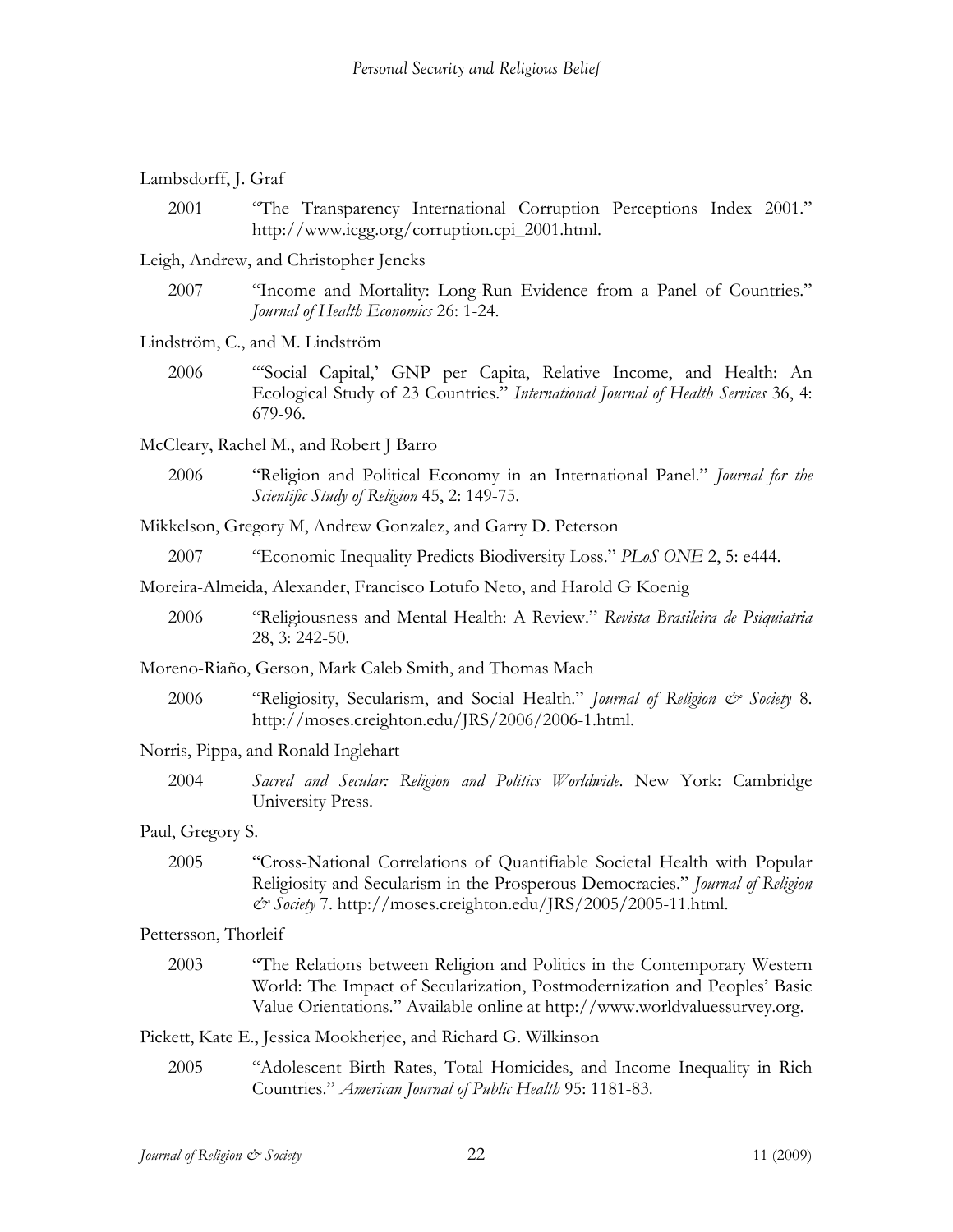Pickett, Kate E; Oliver W. James, and Richard G. Wilkinson.

2006 "Income Inequality and the Prevalence of Mental Illness: A Preliminary International Analysis." *Journal of Epidemiology and Community Health* 60: 646- 47.

#### PISA

2006 "Science Competencies for Tomorrow's World." Available online at http://www.pisa.oecd.org/document/2/0,3343,en\_32252351\_32236191\_39 718850\_1\_1\_1\_1,00.html.

### Poloma, Margaret M., and Brian F Pendleton

2001 "Exploring Types of Prayer and Quality of Life." In *Psychological Perspectives on Prayer: A Reader*. Edited by Leslie Francis and Jeff Astley. Leominster: Gracewing.

#### Rossano, Matt J.

2001 "The Religious Mind and the Evolution of Religion." *Review of General Psychology* 4: 346-64.

#### Sandholtz, Waye, and Rein Taagepera

2005 "Corruption, Culture, and Communism." *International Review of Sociology* 15, 1: 109-31.

#### Scheve, Kenneth, and David Stasavage

2006 "Religion and Preferences for Social Insurance." *Quarterly Journal of Political Science* 1: 255-86.

#### Sedgh, Gilda, Stanley Henshaw, Susheela Singh, Elisabeth Åhman, and Iqbal H Shah

2007 "Induced Abortion: Estimated Rates and Trends Worldwide." *Lancet* 370: 1338-45.

#### Sturm, Roland, and Carole Roan Gresenz

2002 "Relations of Income Inequality and Family Income to Chronic Medical Conditions and Mental Health Disorders: National Durvey in U.S." *British Medical Journal* 324: 20-23.

#### UNICEF

2007 "Child Poverty in Perspective: An Overview of Child Well-Being in Rich Countries." *Innocenti Report Card* 7, UNICEF Innocenti Research Centre, Florence.

#### UNODC

1998-2000 Seventh U.N. Survey on Crime and the Operations of Criminal Justice Systems. Available online at http://www.unodc.org.